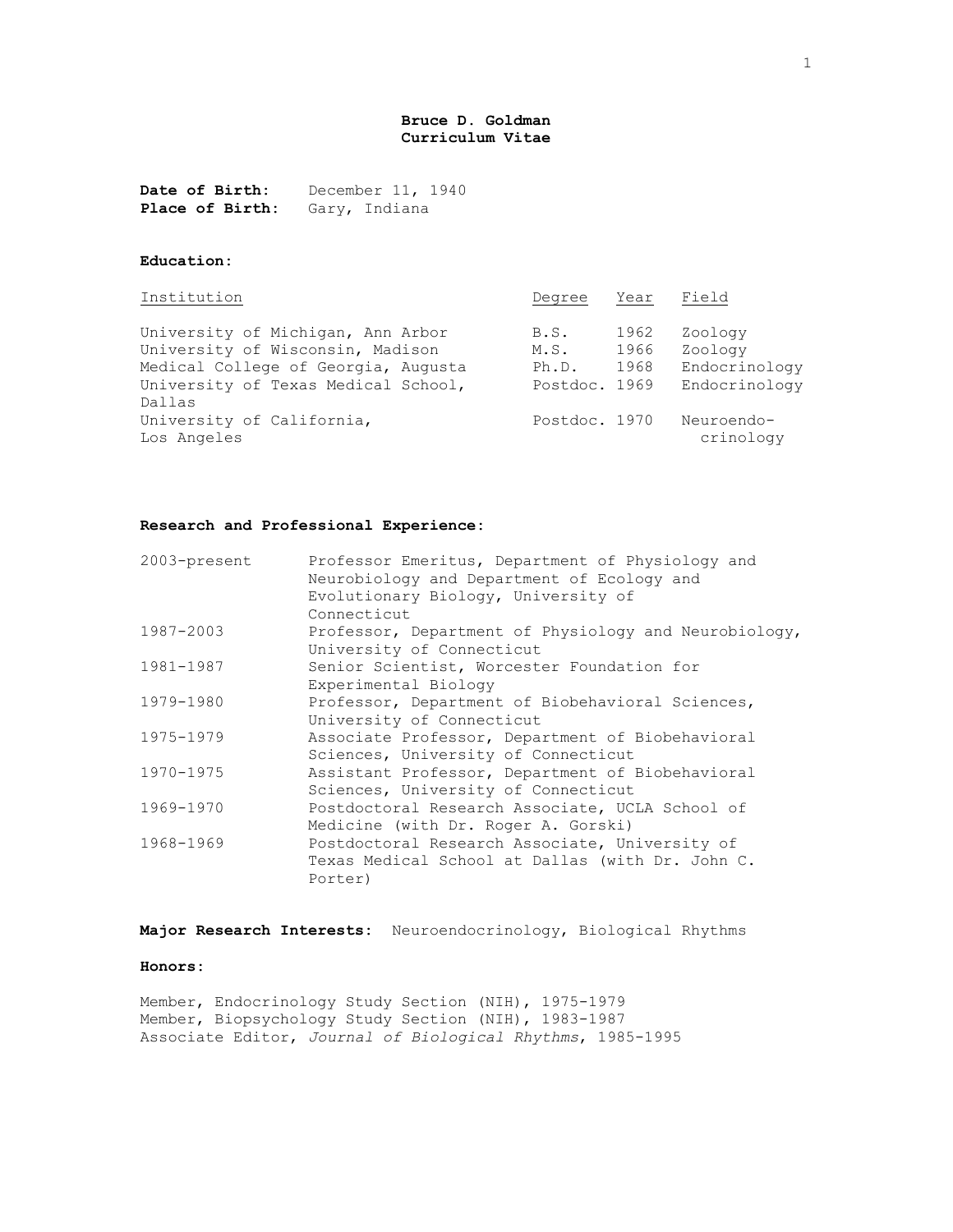### **PUBLICATIONS**

1. Goldman BD and Mahesh VB 1968. Fluctuations in pituitary FSH during the ovulatory cycle in the rat and a possible role of FSH in the induction of ovulation. *Endocrinology* 83:97-106

2. Goldman BD and Mahesh VB 1969. A possible role of acute FSHrelease in ovulation in the hamster, as demonstrated by utilization of antibodies to LH and FSH. *Endocrinology* 84:236-243

3. Goldman BD, Kamberi IA, Siiteri PK and Porter JC 1969. The temporal relationship of progestin secretion, LH release and ovulation in rats. *Endocrinology* 85:1137-1143

4. Porter JC, Goldman BD and Wilber JF 1969. Hypophysiotropic hormones in portal vessel blood. Proceedings of the Workshop on Bioassay and Chemistry of the Hypophysiotropic Hormones of the Hypothalamus, Tuscon, Arizona, January 8-11

5. Goldman BD and Mahesh VB 1970. Induction of infertility in male rats by treatment with gonadotropin antiserum during neonatal life. *Biol Reprod* 2:444-451

6. Goldman BD and Porter JC 1970. Serum LH levels in intact and castrated golden hamsters. *Endocrinology* 87:676-679

7. Porter JC, Kamberi IA, Goldman BD, Mical RS and Grazia YR 1970. The role of substances in the affluent blood supply to the adenohypophysis and in the third ventricular fluid and the release of the luteinizing hormone. *J Reprod Fert* (Suppl) 10:39-49

8. Goldman BD, Grazia YR, Kamberi IA and Porter JC 1971. Serum gonadotropin concentrations in intact and castrated neonatal rats. *Endocrinology* 88:771-776

9. Goldman BD, Mahesh VB and Porter JC 1971. The role of the ovary in control of cyclic LH release in the hamster, *Mesocricetus auratus*. *Biol Reprod* 4:57-65

10. Goldman BD and Gorski RA 1971. Effects of gonadal steroids on the secretion of LH and FSH in neonatal rats. *Endocrinology* 89:112-115

11. Gallo RV, Johnson JH, Goldman BD, Whitmoyer DI and Sawyer CH 1971. Effects of electrochemical stimulation of the ventral hippocampus on hypothalamic electrical activity and pituitary gonadotropin secretion in female rats. *Endocrinology* 89:704-713

12. Goldman BD, Quadagno D, Shryne J and Gorski RA 1972. Modification of phallus development and sexual behavior in rats treated with gonadotropin antiserum neonatally. *Endocrinology* 90:1025-1031

13. Goldman BD and Zarrow MX 1973. The physiology of progestins. In: *Handbook of Physiology*, Endocrinology II, Part 1, pp. 547-572.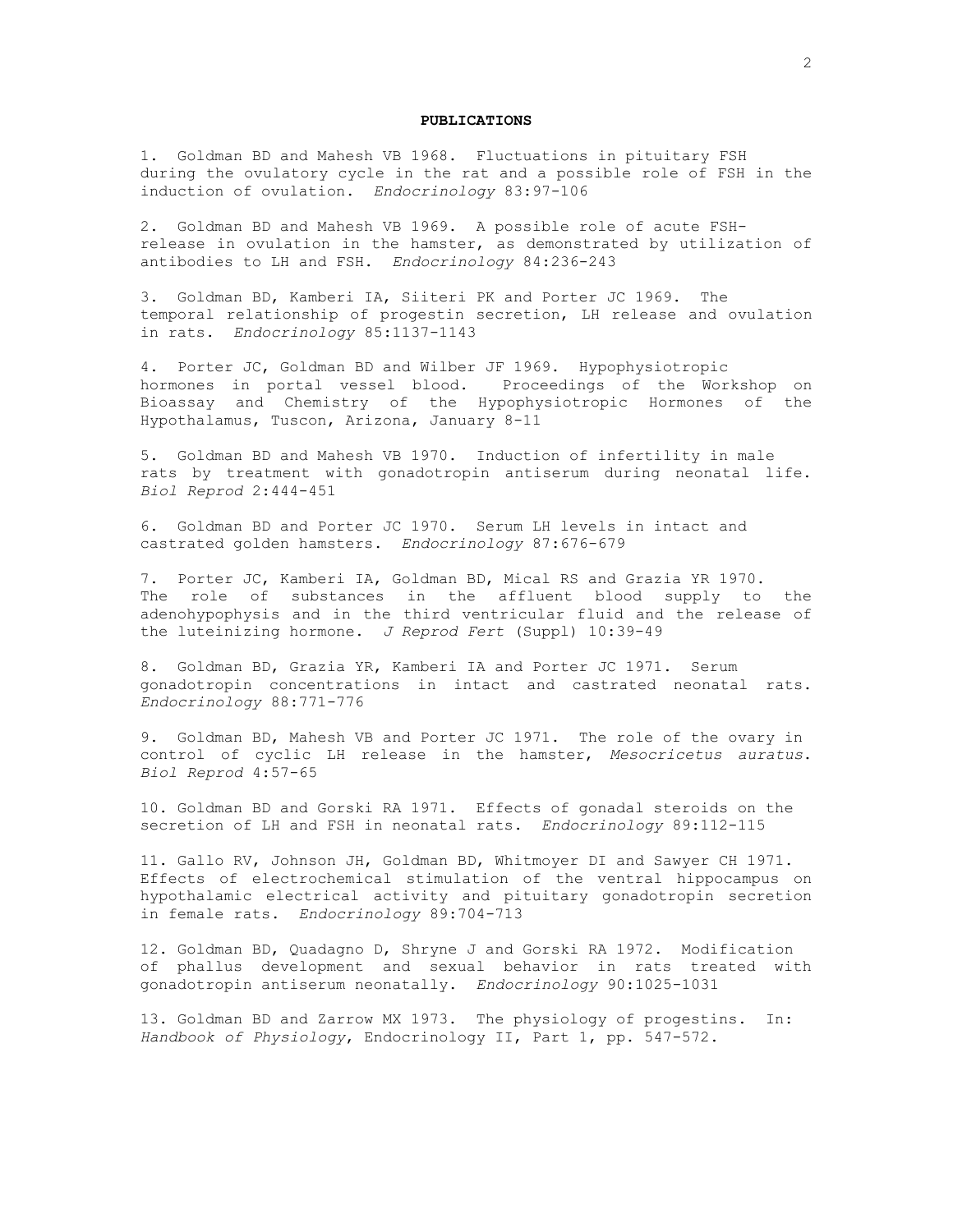14. Goldman BD 1974. The hypothalamic-pituitary-gonadal axis and the regulation of cyclicity and sexual behavior. Neurosciences Research Program, Third Intensive Study Program, MIT Press, Cambridge, MA, pp. 587-591

15. McCullough J, Quadagno DM and Goldman BD 1974. Neonatal gonadal hormones: Effect on maternal and sexual behavior in the male rat. *Physiol Behav* 12:183-188

16. Licht P, Papkoff H, Goldman BD, Follett BK and Scanes CG 1974. Immunological relatedness among reptilian, avian and mammalian pituitary luteinizing hormones. *Gen Comp Endocrinol* 24:168-176

17. Bridges RS, Zarrow MX, Goldman BD and Denenberg VH 1974. A developmental study of maternal responsiveness in the rat. *Physiol Behav* 12:149-151

18. Goldman BD and Sheridan PJ 1974. The ovulatory surge of gonadotropin and sexual receptivity in the female golden hamster. *Physiol Behav* 12:991-995

19. Bridges RS, Goldman BD and Bryant LP 1974. Serum prolactin concentrations and the initiation of maternal behavior in the rat. *Horm Behav* 5:219-226

20. Bridges RS and Goldman BD 1975. Ovarian control of prolactin secretion during late pregnancy in the rat. *Endocrinology* 97:496-498

21. Goldman BD, Bridges RS and Quadagno DM 1975. Sexual Differentiation and patterns of sexual and maternal behavior in the rat: Role of neonatal gonadotropins and gonadal steroids. In: *Sexual Behavior: Pharmacology and Biochemistry*, M. Sandler and G.L. Gessa (eds.), raven Press, New York, pp. 219-226

22. Quadagno DM, Wolfe HG, Ho GKW and Goldman BD 1975. Influence of neonatal castration or neonatal anti-gonadotropin treatment on fertility, phallus development and male sexual behavior in the mouse. *Fertil Steril* 26:939-944

23. Hutchison JS and Goldman BD 1975. The relationship between the rate of testosterone infusion and gonadotropin secretion. *Endocrinology* 97:725-730

24. Bex FJ and Goldman BD 1975. Serum gonadotropins and follicular development in the Syrian hamster. *Endocrinology* 96:928-933

25. Seegal RF and Goldman BD 1975. Effects of photoperiod on cyclicity and serum gonadotropins in the Syrian hamster. *Biol Reprod* 12:223-231

26. Bridges RS and Goldman BD 1975. Diurnal rhythms in gonadotropins and progesterone secretion in lactating and photoperiod induced acyclic hamsters. *Biol Reprod* 13:617-622

27. Bridges RS and Goldman BD 1976. Suckling and LH-induced progesterone secretion in lactating hamsters (*Mesocricetus auratus*). *Neuroendocrinology* 21:20-30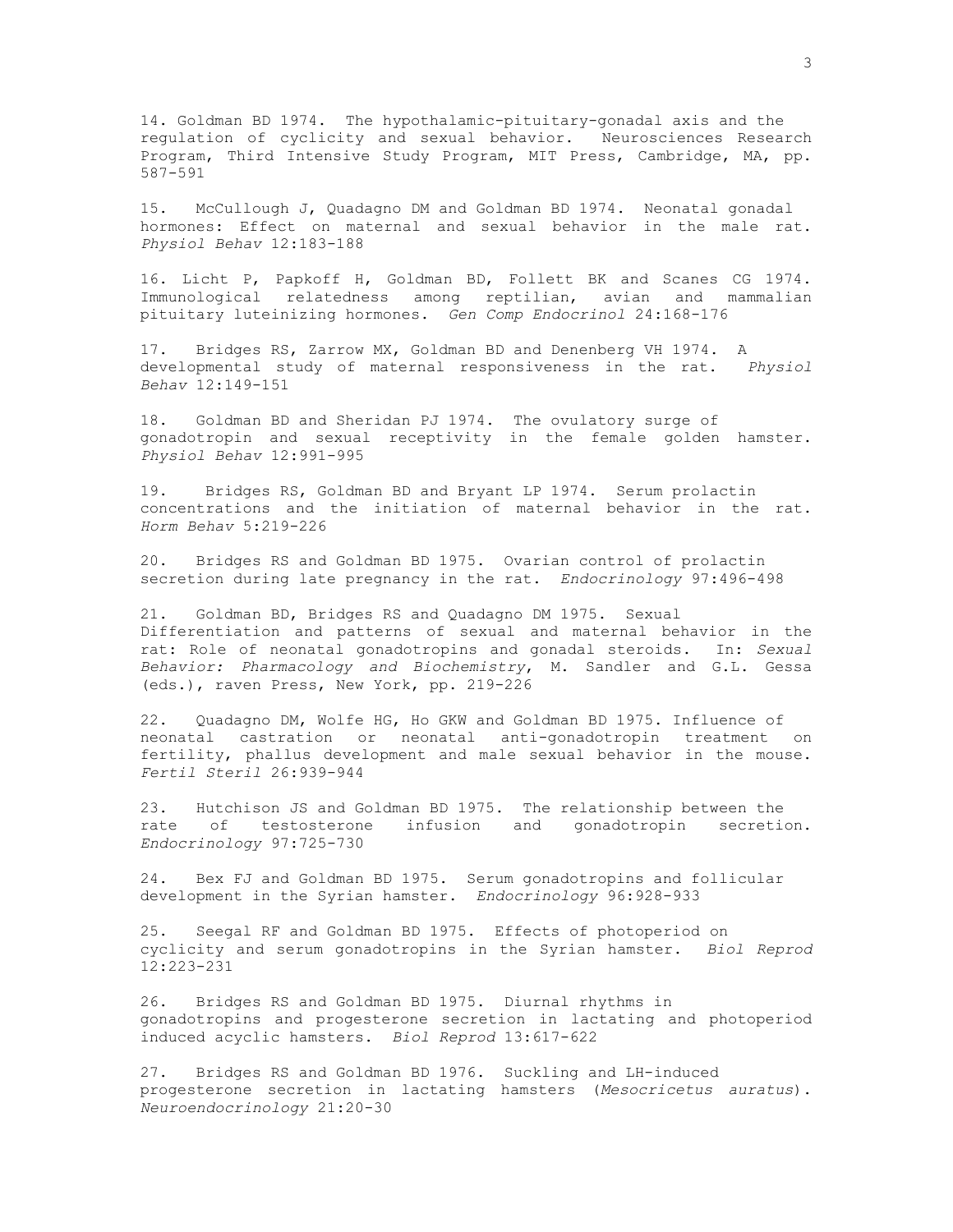28. Bridges RS, Tamarkin L and Goldman B 1976. Effects of photoperiod and melatonin on reproduction in the Syrian hamster. *Ann Biol Anim Bioch Biophys* 16:339-408

29. Tamarkin L, Westrom WK, Hamill AI and Goldman BD 1976. Effect Of melatonin on the reproductive systems of male and female Syrian hamsters: A diurnal rhythm in sensitivity to melatonin. *Endocrinology* 99:1534-1541

30. Tamarkin L, Hutchison JS and Goldman BD 1976. Regulation of Serum gonadotropins by photoperiod and testicular hormone in the Syrian hamster. *Endocrinology* 99:1528-1533

31. Selmanoff MK, Goldman BD and Ginsburg BE 1977. Developmental changes in serum luteinizing hormone, follicle stimulating hormone and androgen levels in males of two inbred mouse strains. *Endocrinology* 100:122-127

32. Bex FJ and Goldman BD 1977. Serum gonadotropins associated with puberty in the female Syrian hamster. *Biol Reprod* 16:557-560

33. Barkley MS and Goldman BD 1977. A quantitative study of serum testosterone, sex accessory organ growth, and the development of intermale aggression in the mouse. *Horm Behav* 8:208-218

34. Barkley MS and Goldman BD 1977. Testosterone induced aggression In adult female mice. *Horm Behav* 9:76-84

35. Selmanoff MK, Goldman BD, Maxson SC and Ginsburg BE 1977. Correlated effects of the Y-chromosome of mice on developmental changes in testosterone levels and intermale aggression. *Life Sciences* 20:359- 366

36. Tamarkin L, Hollister CW, Lefebvre NG and Goldman BD 1977. Melatonin induction of gonadal quiescence in pinealectomized Syrian hamsters. *Science* 198:953-955

37. Tamarkin L, Lefebvre NG, Hollister CW and Goldman BD 1977. Effect of melatonin administered during the night on reproductive function in the Syrian hamster. *Endocrinology* 101:631-634

38. Selmanoff MK, Goldman BD and Ginsburg BE 1977. Serum testosterone, agonistic behavior, and dominance in inbred strains of mice. *Horm Behav* 8:107-119

39. Selmanoff MK, Abreu E, Goldman BD and Ginsburg BE 1977. Manipulation of aggressive behavior in adult DBA2/Bg and C5BL/10/Bg male mice implanted with testosterone in silastic tubing. *Horm Behav* 8:377-390

40. Bartke A, Goldman BD, Bex F and Dalterio S 1977. Effects of prolactin (PRL) on pituitary and testicular function in mice with hereditary PRL deficiency. *Endocrinology* 101:1760-1766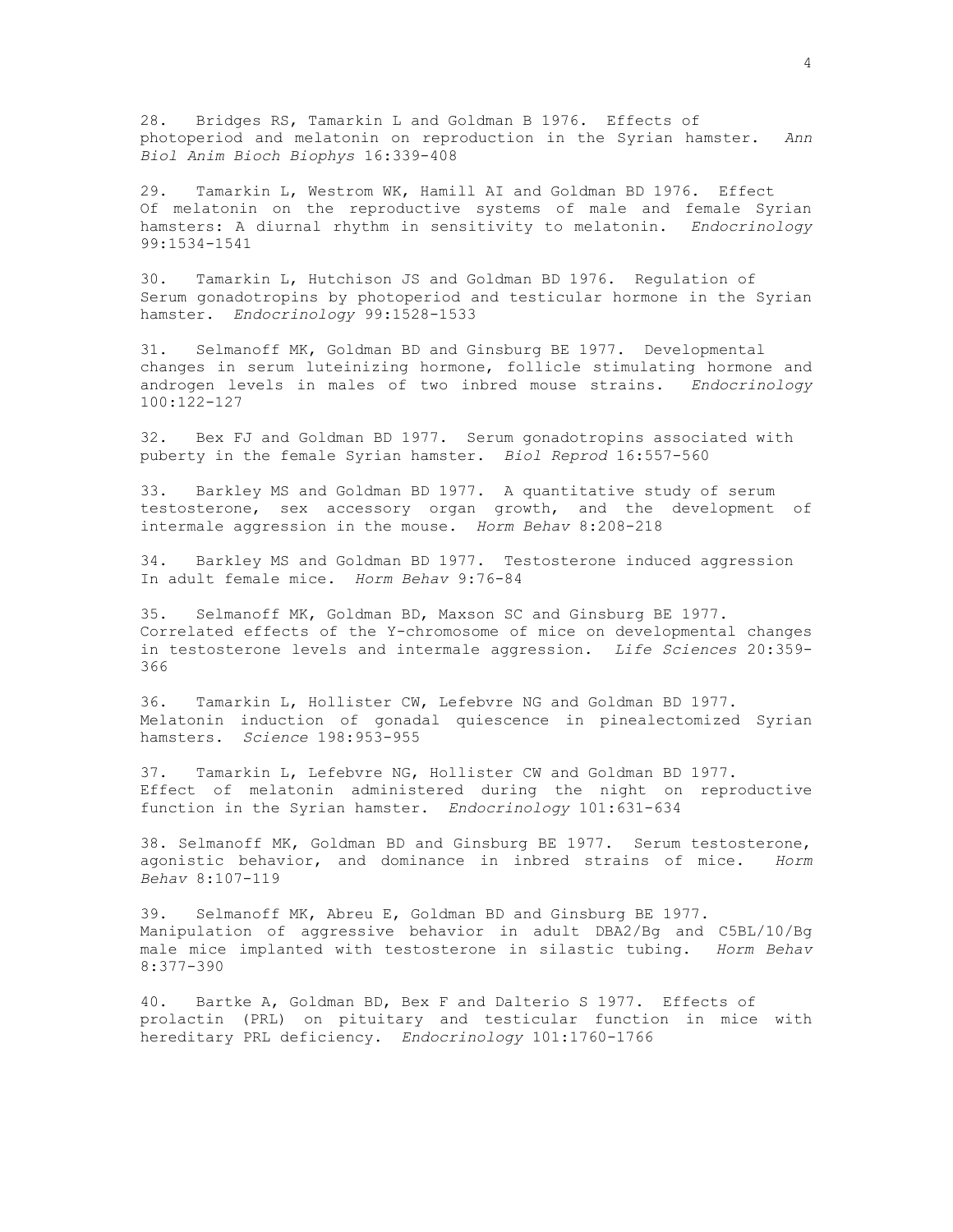41. Goldman BD 1978. Developmental influences of hormones on neuroendocrine mechanisms of sexual, maternal and aggressive behaviours. In: *Biological Determinants of Sexual Behaviour*, J.B. Hutchison (ed.), John Wiley & Sons, New York, pp. 127-152.

42. Barkley MS and Goldman BD 1978. Studies on opponent status and steroid mediation of aggression in female mice. *Behav Biology* 23:118- 123.

43. Erskine MS, Denenberg VH and Goldman BD 1978. Aggression in the lactating rat: Effects of intruder age and test arena. *Behav Biol*  $23:52-66$ .

44. Erskine MS, Barfield RJ and Goldman BD 1978. Intraspecific fighting during late pregnancy and lactation in rats and effects of litter removal. *Behav Biol* 23:206-218.

45. Shander D and Goldman BD 1978. Ovarian steroid modulation of gonadotropin secretion and pituitary responsiveness to luteinizing hormone-releasing hormone in the female hamster. *Endocrinology* 103:1383-1393.

46. Bartke A, Goldman BD, Bex FJ and Dalterio S 1978. Mechanism of reversible loss of reproductive capacity in a seasonally-breeding mammal. *Int J Androl* (Suppl) 2:345-353.

47. Bex F, Bartke A, Goldman BD and Dalterio S 1978. Prolactin, growth hormone, luteinizing hormone receptors, and seasonal changes in testicular activity in the golden hamster. *Endocrinology* 103:2069- 2080.

48. Goldman BD, Hall V, Hollister C, Roychoudhury P, Tamarkin L and Westrom W 1979. Effects of melatonin on the reproductive system in intact and pinealectomized male hamsters maintained under various photoperiods. *Endocrinology* 104:82-88.

49. Bittman EL and Goldman BD 1979. Serum levels of gonadotropins in hamsters exposed to short photoperiods: Effects of adrenalectomy and ovariectomy. J *Endocrinol* 83:113-118.

50. Goldman B and Brown S 1979. Sex differences in serum LH and FSH patterns in hamsters exposed to short photoperiod. *J Steroid Biochem* 11:531-535.

51. Bittman EL, Goldman BD and Zucker I 1979. Testicular responses to melatonin are altered by lesions of the suprachiasmatic nuclei in golden hamsters. *Biol Reprod* 21:647-656.

52. Quadagno DM, McGill TE, Yellon SM and Goldman BD 1979. Neither non-contact exposure nor mating affect serum LH and FSH in male  $B6D2F_1$ house mice. *Physiol Behav* 22:191-192.

53. Margules DL, Goldman B and Finck A 1979. Hibernation: An opioiddependent state? *Brain Res Bull* 4:721-724.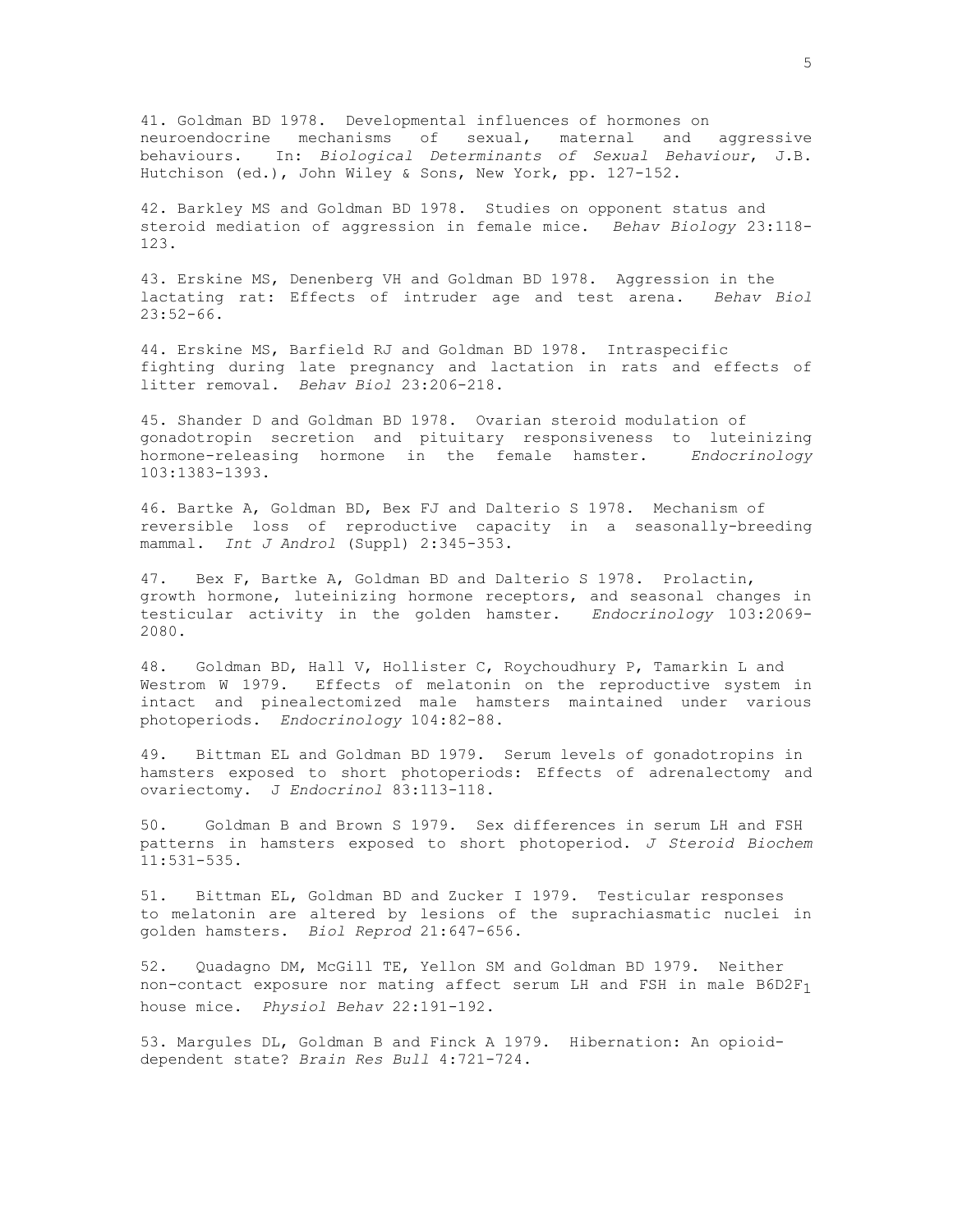54. Goldman BD 1980. Seasonal cycles in testis function in two hamster species: Relation to photoperiod and hibernation. In: Testicular Development, Structure, and Function, A. Steinberger and E. Steinberger (eds.), Raven Press, New York, pp. 401-409.

55. Tamarkin L, Reppert SM, Klein DC, Pratt B and Goldman BD 1980. Studies on the daily pattern of pineal melatonin in the Syrian hamster. Endocrinology 107:1525-1529.

56. Tamarkin L, Reppert SM, Orloff DJ, Klein DC, Yellon SM and Goldman BD 1980. Ontogeny of the pineal melatonin in the Syrian hamster (*Mesocricetus auratus*) and Siberian (*Phodopus sungorus*) hamsters and in the rat. *Endocrinology* 107:1061-1064.

57. Hall V and Goldman B 1980. Effects of gonadal steroid hormones on hibernation in the Turkish hamster (*Mesocricetus brandti*). *J Comp Physiol* 135:107-114.

58. Erskine MS, Barfield RJ and Goldman BD 1980. Postpartum aggression in rats: I. Effects of hypophysectomy. *J Comp Physiol Psychol* 94:484- 494.

59. Erskine MS, Barfield RJ and Goldman BD 1980. Postpartum aggression in rats. II. Dependence on maternal sensitivity to young and effects of experience with pregnancy and parturition. *J Comp Physiol Psychol* 94:495-505.

60. Bartke A, Goldman BD, Klemcke HG, Bex FJ and Amador AG 1980. Effects of photoperiod on pituitary and testicular function in seasonally breeding species. In: *Functional Correlates of Hormone Receptors in Reproduction*, V. Mahesh, T. Muldoon, B. Saxena and W. Sadler (eds.), Elsevier, Amsterdam, pp. 171-185.

61. Bartke A, Goldman BD, Bex FJ, Kelch RP, Smith MS, Dalterio S and Doherty PC 1980. Effects of prolactin on testicular regression and recrudescence in the golden hamster. *Endocrinology* 106:167-172.

62. Goldman BD, Matt KS, Roychoudhury P and Stetson MH 1981. Prolactin release in golden hamsters: Photoperiod and gonadal influences. *Biol Reprod* 24:287-292.

63. Goldman B, Hall V, Hollister C, Reppert S, Roychoudhury P, Yellon S and Tamarkin L 1981. Diurnal changes in pineal melatonin content in four rodent species: Relationship to photoperiodism. *Biol Reprod* 24:778-783.

64. Klemcke HG, Bartke A and Goldman BD 1981. Plasma prolactin concentrations and testicular human chorionic gonadotropin binding sites during short photoperiod-induced testicular regression and recrudescence in the golden hamster. *Biol Reprod* 25:536-548.

65. Goldman BD 1981. Structure of protein and peptide hormones. In: *Neuroendocrinology of Reproduction*, N.T. Adler (ed.), Plenum Press, New York, Chap. 1, pp. 3-12.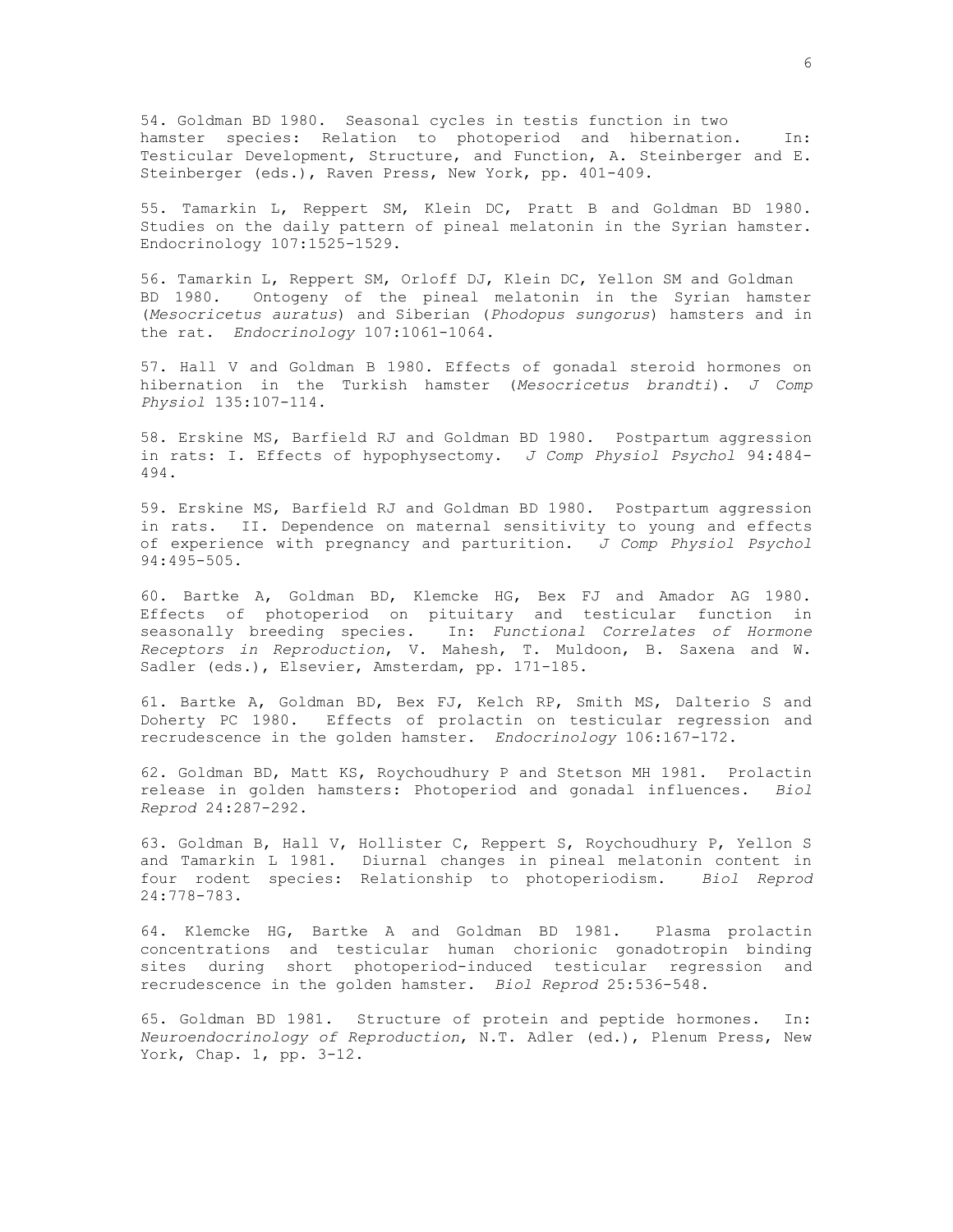66. Goldman BD 1981. Histology of the pituitary. In: *Neuroendocrinology of Reproduction*, N.T. Adler (ed.), Plenum Press, New York, Chap. 2, pp. 13-17.

67. Goldman BD 1981. Puberty. In: *Neuroendocrinology of Reproduction*, N.T. Adler (ed.), Plenum Press, New York, Chap. 8, pp. 229-239.

68. Elliott JA and Goldman BD 1981. Seasonal reproduction: *Photoperiodism* and biological clocks. In: *Neuroendocrinology of* Reproduction, N.T. Adler (ed.), Plenum Press, New York, Chap. 12, pp. 377-423.

69. Bartke A, Steger RW, Klemcke HG, Siler-Khodr TM and Goldman BD 1982. Effects of experimentally induced hyperprolactinemia on the hypothalamus, pituitary, and testes in the golden hamster. *J Androl* 3:172-177.

70. Hall VD, Bartke A and Goldman BD 1982. Role of the testes in regulating the duration of hibernation in the Turkish hamster, *Mesocricetus brandti*. *Biol Reprod* 27:802-810.

71. Carter DS, Hall VD, Tamarkin L and Goldman BD 1982. Pineal is required for testicular maintenance in the Turkish hamster (*Mesocricetus brandti*). *Endocrinology* 111:863-871.

72. Steger RW, Bartke A and Goldman BD 1982. Alterations in neuroendocrine function during photoperiod induced testicular atrophy and recrudescence in the golden hamster. *Biol Reprod* 26:437-444.

73. Hall VD and Goldman BD 1982. Hibernation in the female Turkish hamster (Mesocricetus brandti): An investigation of the role of the ovaries and of photoperiod. *Biol Reprod* 27:811-815.

74. Yellon SM, Tamarkin L, Pratt BL and Goldman BD 1982. Pineal melatonin in the Djungarian hamster: Photoperiodic regulation of a circadian rhythm. *Endocrinology* 111:488-492.

75. Goldman BD, Carter DS, Hall VD, Roychoudhury P and Yellon SM 1982. Physiology of pineal melatonin in three hamster species. In: *Melatonin Rhythm Generating System*, D.C. Klein (ed.), Karger, Basel, pp. 210-231.

76. Goldman BD 1983. The physiology of melatonin in mammals. In: *Pineal Research Reviews*, Vol. 1, R.J. Reiter (ed.), Alan R. Liss, pp. 145-182.

77. Bartke A, Klemcke HG, Amador A, Goldman BD and Siler-Khodr TM 1983. Relationship of the length of exposure to short photoperiod to the effect of prolactin on pituitary and testicular function in the golden hamster. *J Reprod Fertil* 69:587-595.

78. Carter DS and Goldman BD 1983. Antigonadal effects of timed melatonin infusion in pinealectomized male Djungarian hamsters (Phodopus sungorus sungorus): duration is the critical parameter. *Endocrinology* 113:1261-1267.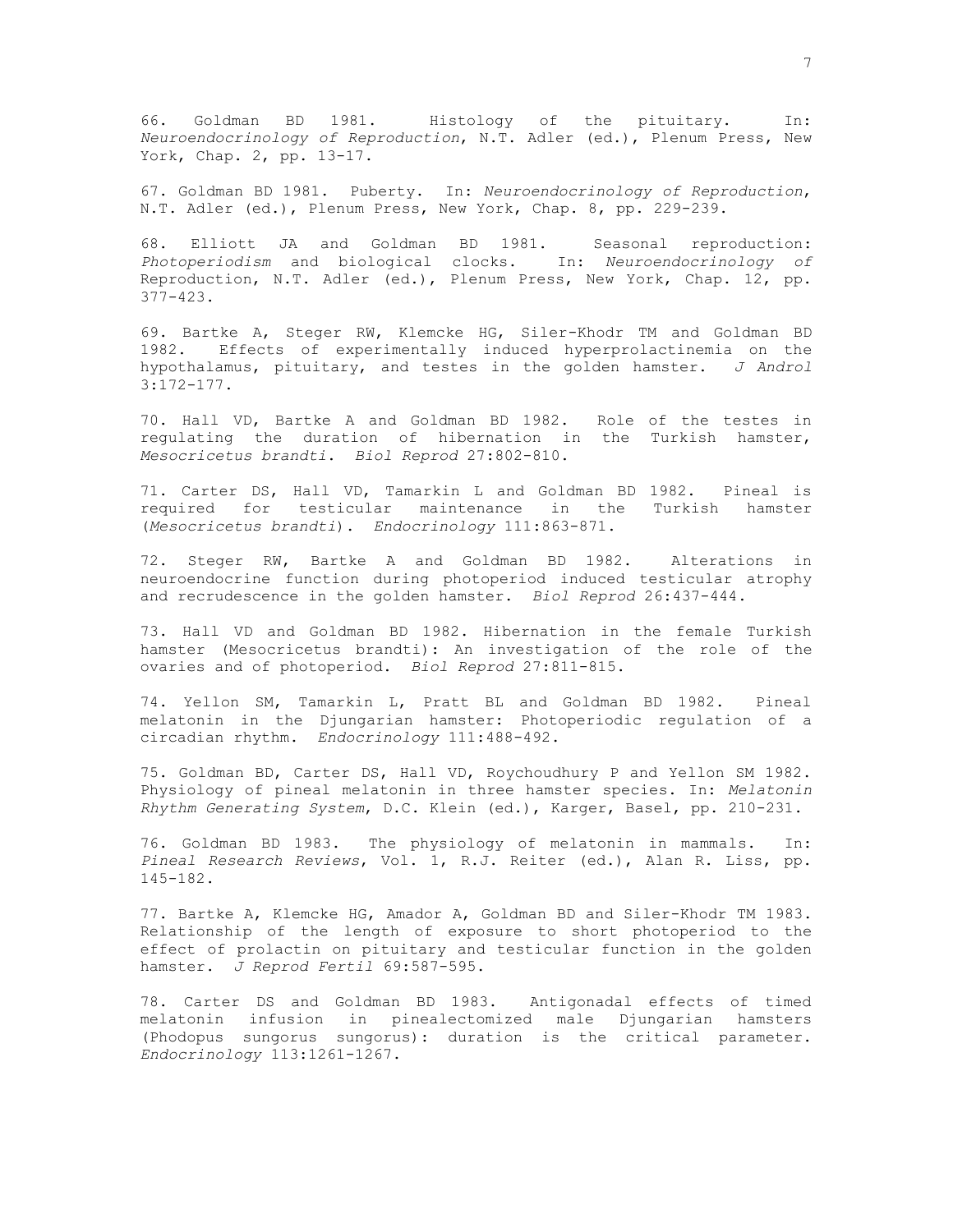79. Carter DS and Goldman BD 1983. Progonadal role of the pineal in the Djungarian hamster (Phodopus sungorus sungorus): mediation by melatonin. *Endocrinology* 113:1268-1273.

80. Albers HE, Carter DS, Darrow JM and Goldman BD 1983. Circadian organization of locomotor activity in the Turkish hamster (Mesocricetus brandti). *Behav Neurobiol* 37:362-366.

81. Steger RW, Bartke A, Goldman BD, Soares MJ and Talamantes F 1983. Effects of short photoperiod on the ability of golden hamster pituitaries to secrete prolactin and gonadotropins *in vitro*. *Biol Reprod* 29:872-878.

82. Goldman BD and Darrow JM 1983. Pineal gland and mammalian photoperiodism. *Neuroendocrinology* 37:386-396.

83. Yellon SM and Goldman BD 1984. Photoperiod control of reproductive development in the male Djungarian hamster (*Phodopus sungorus*). *Endocrinology* 114:664-670.

84. Carillo AJ, Goldman BD and Bartke A 1984. Hypothalamic deafferentation inhibits the stimulatory influence of prolactin on follicle-stimulating hormone release in the golden hamster. *Endocrinology* 114:87-91.

85. Goldman BD, Darrow JM and Yogev L 1984. Effects of timed melatonin infusions on reproductive development in the Djungarian hamster *Phodopus sungorus*). *Endocrinology* 114:2074-2083.

86. Duncan MJ and Goldman BD 1984. Hormonal regulation of the annual pelage color cycle in the Djungarian hamster, *Phodopus sungorus*. I. Role of the gonads and the pituitary. *J Exptl Zool* 230:89-95.

87. Duncan MJ and Goldman BD 1984. Hormonal regulation of the annual pelage color cycle in the Djungarian hamster, *Phodopus sungorus*. II. Role of prolactin. *J Exptl Zool* 230:97-103.

88. Albers HE, Ferris CF, Leeman SE and Goldman BD 1984. Avian pancreatic polypeptide phase shifts hamster circadian rhythms when microinjected into the suprachiasmatic region. *Science* 223:833-835.

89. Ferris CF, Albers HE, Wesolowski SM, Goldman BD and Leeman SE 1984. Vasopressin injected into the hypothalamus triggers a stereotypic behavior in golden hamsters. *Science* 224:521-523.

90. Bartke A, Matt KS, Siler-Khodr TM, Soares MJ, Talamantes F, Goldman BD, Hogan MP and Herbert A 1984. Does prolactin modify testosterone feedback in the hamster? Pituitary grafts alter the ability of testosterone to suppress luteinizing hormone and follicle-stimulating hormone release in castrated male hamsters. *Endocrinology* 115:1506- 1510.

91. Macrides F, Singer AG, Clancy AN, Goldman BD and Agosta WC 1984. Male hamster investigatory and copulatory responses to vaginal discharge: Relationship to the endocrine status of females. *Physiol Behav* 33:633-637.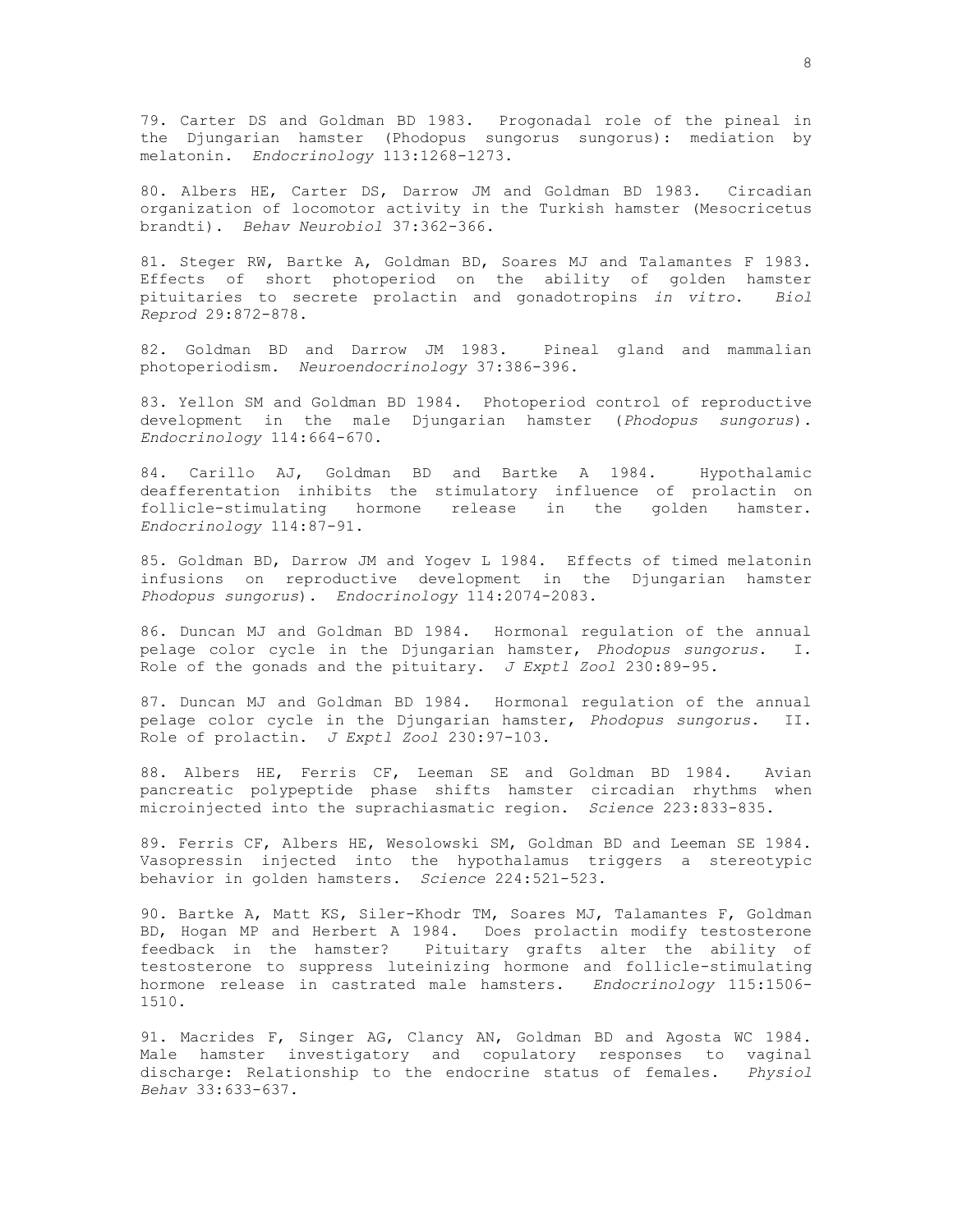92. Duncan MJ, Goldman BD, DiPinto MN and Stetson MH 1984. Testicular function and pelage color have different critical daylengths in the Djungarian hamster, *Phodopus sungorus sungorus*. *Endocrinology* 116:424- 430.

93. Duncan MJ and Goldman BD 1985. Physiological doses of prolactin stimulate pelage pigmentation in Djungarian hamster. *Am J Physiol* 248:R664-R667.

94. Yellon SM, Tamarkin L and Goldman BD 1985. Maturation of the pineal melatonin rhythm in long- and short-day reared Djungarian hamsters. *Experientia* 41:651-652.

95. Albers HE, Yogev L, Todd RB and Goldman BD 1985. Adrenal corticoids in hamsters: role in circadian timing. *Am J Physiol* 248:R434-R438.

96. Vitale PM, Darrow JM, Duncan MJ, Shustak CA and Goldman BD 1985. Effects of photoperiod, pinealectomy and castration on body weight and daily torpor in Djungarian hamsters (*Phodopus sungorus*). *J Endocrinol* 106:367-375.

97. Reppert SM, Duncan MJ and Goldman BD 1985. Photic influences on the developing mammal. In: *Proceedings of the Ciba Foundation on Melatonin and the Pineal Gland*, Pitman, London, pp. 116-128.

98. Darrow JM and Goldman BD 1986. Circadian regulation of pineal melatonin and reproduction in the Djungarian hamster. *J Biol Rhythms* 1:39-54.

99. Pratt BL and Goldman BD 1986. Activity rhythms and photoperiodism of Syrian hamsters in a simulated burrow system. *Physiol Behav* 36:83- 89.

100. Pratt BL and Goldman BD 1986. Environmental influences upon circadian periodicity in Syrian hamsters. *Physiol Behav* 36:91-95.

101. Pratt BL and Goldman BD 1986. Maternal influence on activity rhythms and reproductive development in Djungarian hamster pups. *Biol Reprod* 34:655-663.

102. Stetson MH, Elliott JA and Goldman BD 1986. Maternal transfer of photoperiodic information influences the photoperiodic response of prepubertal Djungarian hamsters (*Phodopus sungorus sungorus*). *Biol Reprod* 34:664-669.

103. Darrow JM, Tamarkin L, Duncan MJ and Goldman BD 1986. Pineal melatonin rhythms in female Turkish hamsters: Effects of photoperiod and hibernation. *Biol Reprod* 35:74-83.

104. Goldman BD, Darrow JM, Duncan MJ and Yogev L 1986. Photoperiod, reproductive hormones and winter torpor in three hamster species. In: *Living in the Cold*, H.C. Heller, X.J. Musacchia and L.C.H. Wang (eds.), Elsevier, New York, pp. 341-350.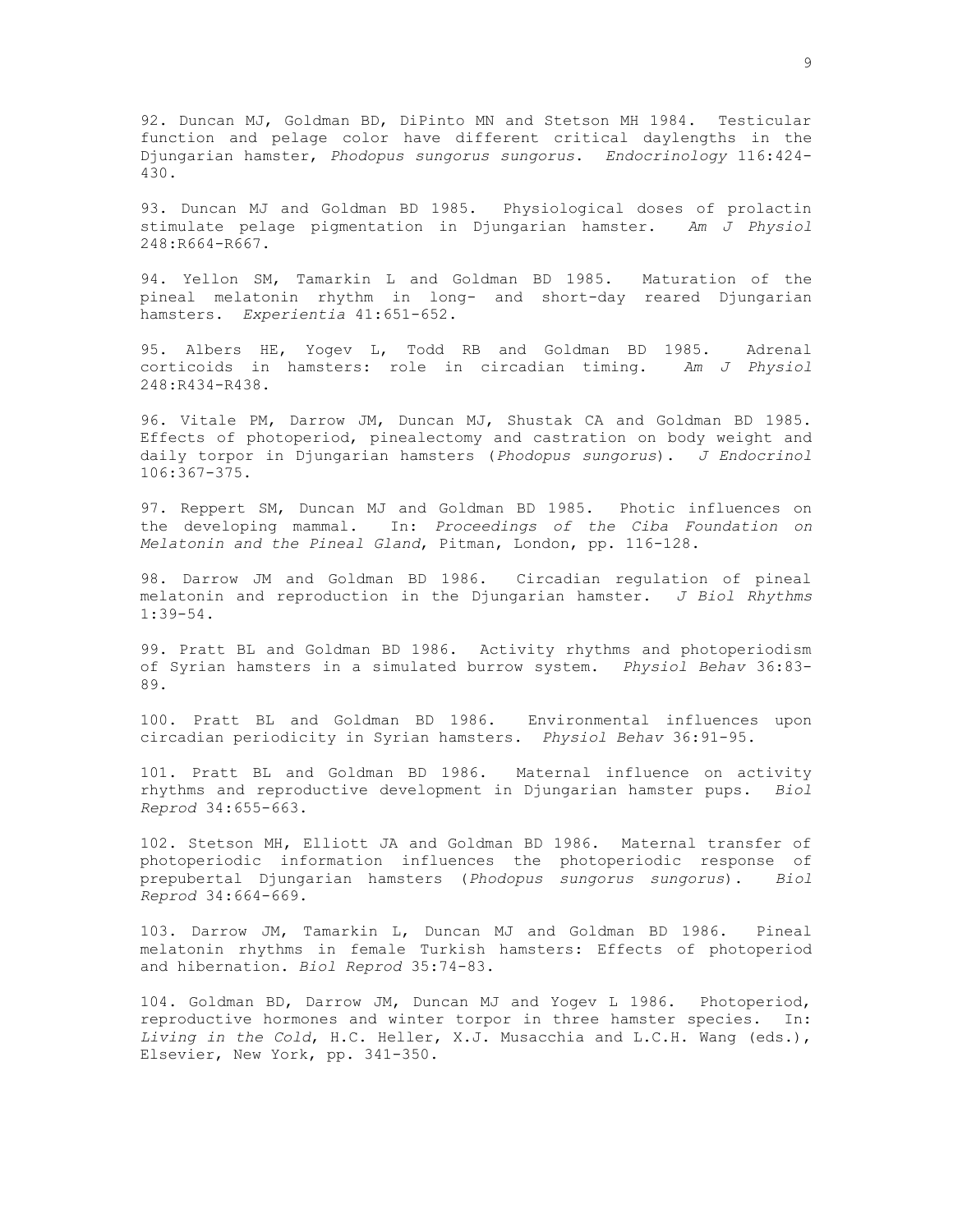105. Newcomber CE, Fitts DA, Goldman BD, Murphy MR, Rao GN, Shklar G and Schwartz JL 1987. Experimental biology: Other research uses of Syrian hamsters. In: *Laboratory Hamsters*, G.L. Van Hoosier and C.W. McPherson (eds.), Academic Press, Inc., New York, Chap 16. Pp. 263-299.

106. Darrow JM, Yogev L and Goldman BD 1987. Patterns of reproductive hormone secretion in hibernating Turkish hamsters. *Am J Physiol* 253:R329-R336.

107. Goldman BD and Darrow JM 1987. Influence of short days on hibernation in castrated Turkish hamsters. *Am J Physiol* 253:R337-R343.

108. Yellon SM and Goldman BD 1987. Influence of short days on diurnal patterns of serum gonadotrophins and prolactin concentrations in the male Djungarian hamster, Phodopus sungorus. *J Reprod Fertil* 80:1670174.

109. Bartness TJ, Wade GN and Goldman BD 1987. Are the shortphotoperiod-induced decreases in serum prolactin responsible for the seasonal changes in energy balance in Syrian and Siberian hamsters? *J Exp Zool* 244:437-454.

110. Underwood H and Goldman BD 1987. Vertebrate circadian and photoperiodic systems: Role of the pineal gland and melatonin. *J Biol Rhythms* 2:279-315.

111. Goldman BD and Elliott JA 1988. Photoperiodism and seasonality in hamsters: Role of the pineal gland. In: Processing of Environmental Information in Vertebrates, M.H. Stetson (ed.), Springer-Verlag, New York, Chap. 10, pp. 203-218.

112. Okulicz WC, Darrow JM and Goldman BD 1988. Uterine steroid hormone receptors during the estrous cycle and during hibernation in the Turkish hamster (*Mesocricetus brandti*). *Biol Reprod* 38:597-604.

113. Clemens LG, Wee BEF, Weaver DR, Roy EL, Goldman BD and Rakerd B 1988. Retention of masculine sexual behavior following castration in male B6D2F1 mice. *Physiol Behav* 42:69-76.

114. Darrow JM, Duncan MJ, Bartke A, Bona-Gallo A and Goldman BD 1988. Influence of gonadal steroids on hibernation in the European hamster. *J Comp Physiol* A 163:339-348.

115. Bartness TJ and Goldman BD 1988. Peak duration of serum melatonin and short-day responses in adult Siberian hamsters. *Am J Physiol* 255:R812-R822.

116. Bartness TJ and Goldman BD 1988. Effects of melatonin on long-day responses in short-day housed adult Siberian hamsters. *Am J Physiol* 255:R823-R830.

117. Goldman BD 1989. Effects of photoperiod on the hibernation cycle of the Turkish hamster. In: *Living in the Cold, 2nd International Symposium*, A. Milan and B. Canguilhem (eds.), John Libbey, London, pp.  $5 - 14$ .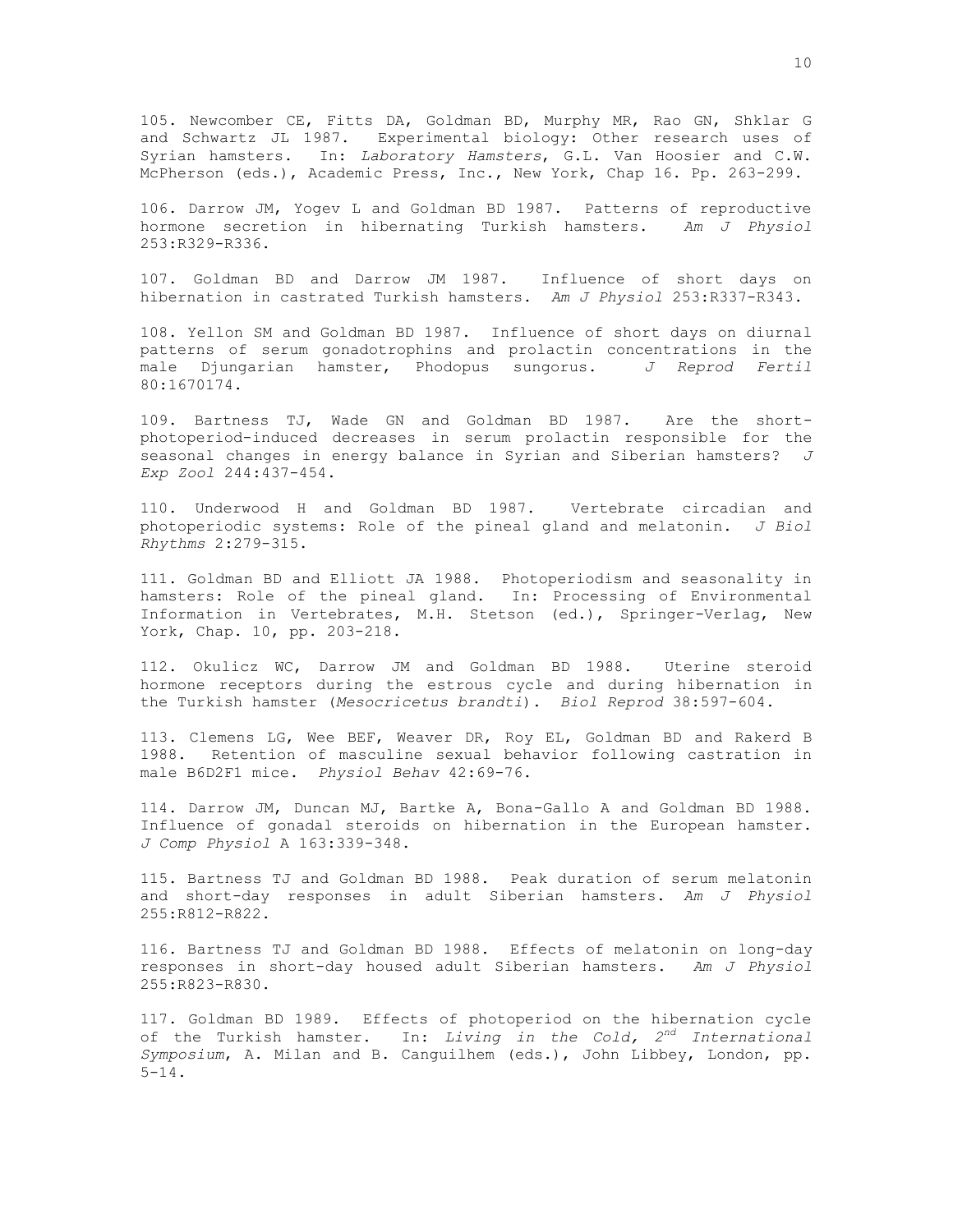118. Elliott JA and Goldman BD 1989. Reception of photoperiodic information by fetal Siberian hamsters: role of the mother's pineal gland. *J Exp Zool* 252:237-244.

119. Bartness TJ, Hamilton JM, Wade GN and Goldman BD 1989. Regional differences in fat pad responses to short days in Siberian hamsters. *Am J Physiol* 257:R1533-R1540.

120. Bartness TJ, Elliott JA and Goldman BD 1989. Control of torpor and body weight patterns by a seasonal timer in Siberian hamsters. *Am J Physiol* 257:R142-R149.

121. Elliott JA, Bartness TJ and Goldman BD 1989. Effect of melatonin infusion duration and frequency on gonad, lipid and body mass in pinealectomized male Siberian hamsters. *J Biol Rhythms* 4:439-455.

122. Bartness TJ and Goldman BD 1989. Mammalian pineal melatonin: A clock for all seasons. *Experientia* 45:939-945.

123. Goldman BD 1989. Photoperiodic control of puberty in hamsters. In: *Development of Circadian Rhythmicity and Photoperiodism in Mammals*, S.M. Reppert (ed.), Perinatology Press, Ithaca, NY, Chap. 8, pp. 193- 207.

124. Yellon SM, Hutchison JS and Goldman BD 1989. Sexual differentiation of the steroid feedback mechanism regulating folliclestimulating hormone secretion in the Syrian hamster. *Biol Reprod* 40:7- 14.

125. Nelson RJ, Badura LL and Goldman BD 1990. Mechanisms of seasonal cycles of behavior. *Annu Rev Psychol* 41:81-108.

126. Bartness TJ, Goldman BD and Bittman EL 1990. SCN lesions block the reception of melatonin daylength signals in Siberian hamsters. *Am J Physiol* 260:R102-R112.

127. Bittman EL, Bartness TJ, Goldman BD and DeVries GJ 1990. Suprachiasmatic and paraventricular control of photoperiodism in Siberian hamsters. *Am J Physiol* 260:R90-R101.

128. Rado R, Gev H, Goldman BD and Terkel J 1991. Light and circadian activity in the blind mole rat. In: E. Rilkis (ed.), Plenum Press, New York, pp. 581-588.

129. Goldman BD 1991. Parameters of the circadian rhythm of pineal melatonin secretion affecting reproductive responses in Siberian hamsters. *Steroids* 56:218-225.

130. Badura LL and Goldman BD 1992. Prolactin-dependent seasonal changes in pelage: Role of the pineal gland and dopamine. *J Exp Zool* 261:27-33.

131. Badura LL and Goldman BD 1992. Seasonal regulation of neuroendocrine activity in male Turkish hamsters (*Mesocricetus brandti*): Role of the hypothalamic paraventricular nucleus. *Neuroendocrinology* 55:477-484.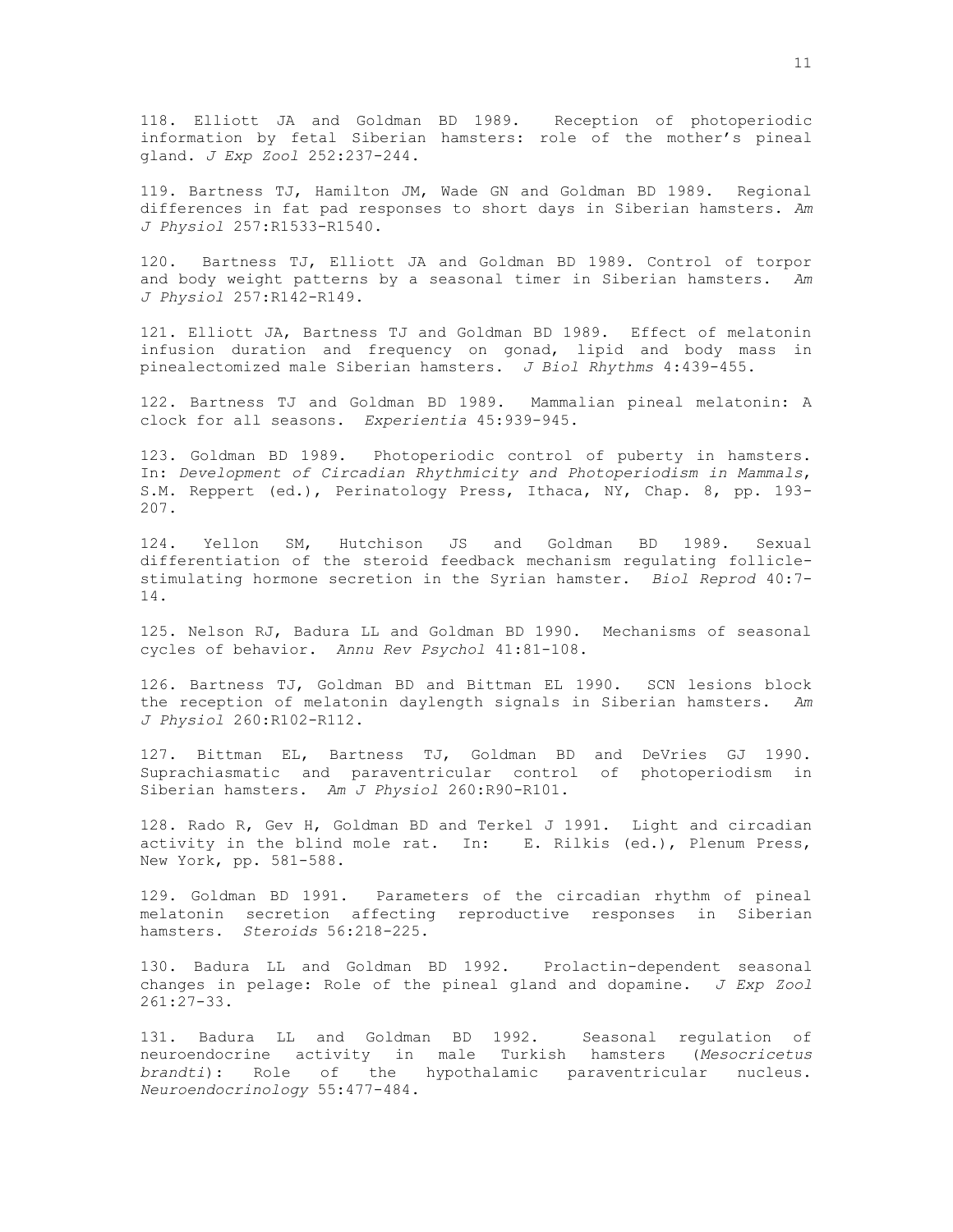132. Badura LL and Goldman BD 1992. Central sites mediating reproductive responses to melatonin in juvenile male Siberian hamsters. *Brain Res* 598:98-106.

133. Bartness TJ, Powers JB, Hastings MH, Bittman EL and Goldman BD 1993. The timed infusion paradigm for melatonin delivery: What has it taught us about the melatonin signal, its reception, and the photoperiodic control of seasonal responses? *J Pineal Res* 15:161-190.

134. Bartness TJ, Hall ES, Trayhurn P and Goldman BD 1993. Diet affects hibernation in Turkish hamsters. In: *Living in the Cold: Ecological, Physiological and Molecular Mechanisms*, C. Carey, G.L. Florant, B.A. Wunder and B. Horwitz (eds.), Westview Press, Boulder, CO, pp. 185-192.

135. Goldman BD and Nelson RJ 1993. Melatonin and seasonality in mammals. In: *Melatonin: Biosynthesis, Physiological Effects, and* Clinical Applications, H.-S. Yu and R.J. Reiter (eds.), CRC Press, Boca Raton, pp. 225-252.

136. Badura LL and Goldman BD 1994. Prolactin secretion in female Siberian hamsters following hypothalamic deafferentation: Role of photoperiod and dopamine. *Neuroendocrinology* 59:49-56.

137. Kelly KK, Goldman BD and Zucker I 1994. Gonadal growth and hormone concentrations in photoregressed Siberian hamsters: Pinealectomy versus photostimulation. *Biol Reprod* 51:1046-1050.

138. Nelson RJ, Moffatt Ca and Goldman BD 1994. Reproductive and nonreproductive responsiveness to photoperiod in laboratory rats. *J Pineal Res* 17:123-131.

139. Shaw D and Goldman BD 1995. Influence of prenatal photoperiods on critical day lengths for postnatal testis development in the Siberian hamster (*Phodopus sungorus sungorus*). *Biol Reprod* 52:833-838.

140. Shaw D and Goldman BD 1995. Influence of prenatal photoperiods on postnatal reproductive responses to daily infusions of melatonin in the Siberian hamster (*Phodopus sungorus sungorus*). *Endocrinology* 136:4231-4236.

141. Shaw D and Goldman BD 1995. Gender differences in influence of prenatal photoperiods on postnatal pineal melatonin rhythms and serum PRL and FSH in the Siberian hamster (*Phodopus sungorus sungorus*). *Endocrinology* 136:4237-4246.

142. Freeman DA and Goldman BD 1997. Evidence that the circadian system mediates photoperiodic nonresponsiveness in Siberian hamsters: The effect of running wheel access on photoperiodic responsiveness. *J Biol Rhythms* 12:100-109.

143. Freeman DA and Goldman BD 1997. Photoperiod nonresponsive Siberian hamsters: Effect of age on the probability of nonresponsiveness. *J Biol Rhythms* 12:110-121.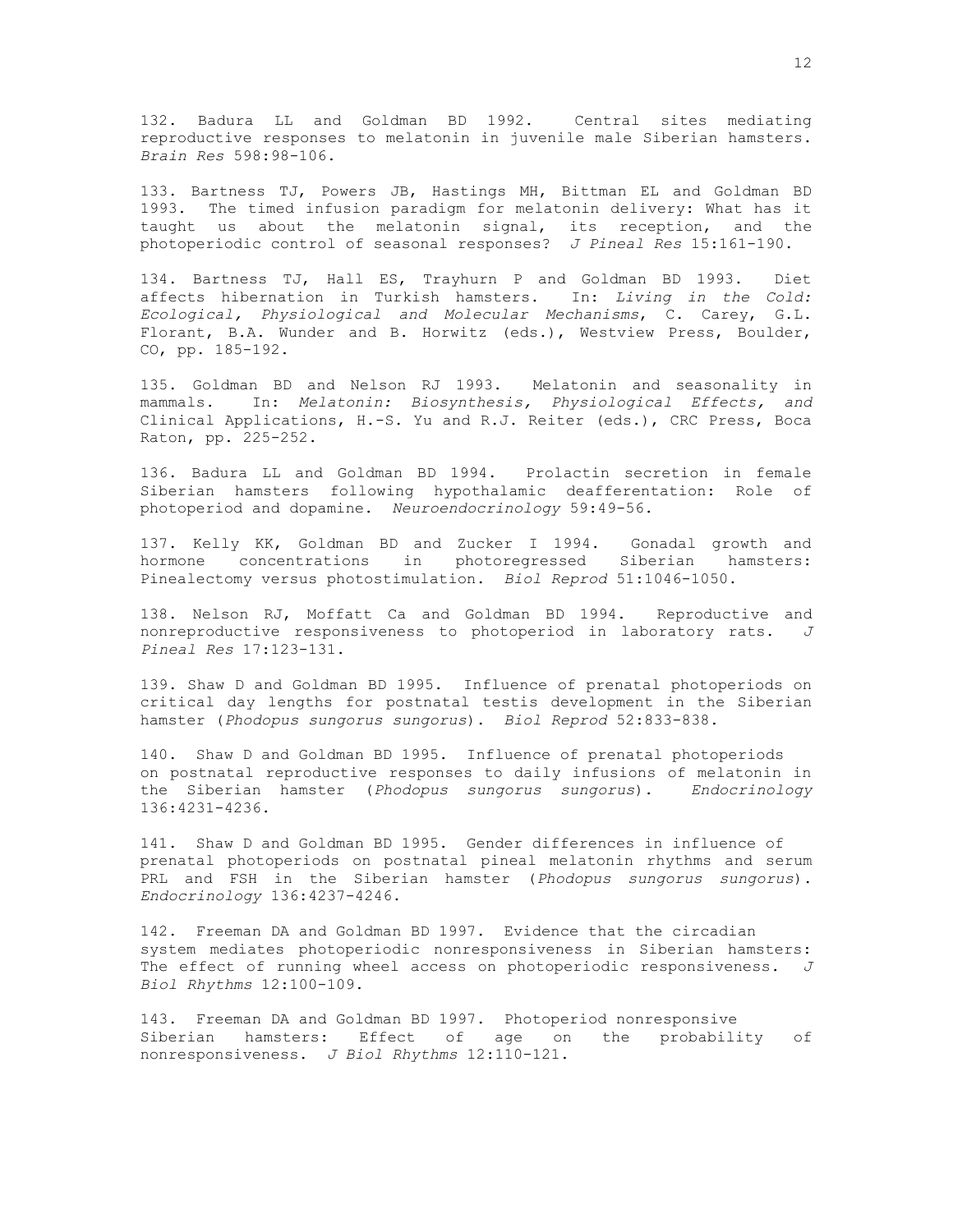144. Goldman BD, Goldman SL, Riccio AP and Terkel J 1997. Circadian patterns of locomotor activity and body temperature in blind mole-rats, Spalax ehrenbergi. *J Biol Rhythms* 12:348-361.

144. Badura LL and Goldman BD 1997. Anterior pituitary release of prolactin is inhibited by exposure to short photoperiod. J *Neuroendocrinol* 9:341-345.

145. Freeman DA and Goldman BD 1999. Cricetidae (Hamsters and Lemmings). In: *Encyclopedia of Reproduction*, Vol. 1, E. Knobil and J. Neill (eds.), Academic Press, pp. 739-748.

146. Goldman BD, Goldman SL, Lanz T, Magaurin A and Maurice A 1999. Factors influencing metabolic rate in naked mole-rats (*Heterocephalus glaber*). *Physiol Behav* 66:447-459.

147. Goldman BD 1999. The circadian timing system and reproduction in mammals. *Steroids* 64:679-685.

148. Goldman BD 2000. The Siberian hamster as a model for study of the mammalian photoperiodic mechanism. In: Melatonin After Four Decades: An Assessment of Its Potential, Volume 460, *Adv Exp Biol Med*, J. Olcese (ed.), Plenum Publishers, New York, Chap.17, pp. 155-164.

150. Riccio AP and Goldman BD (2000). Circadian rhythms of locomotor activity in naked mole-rats (*Heterocephalus glaber*), *Physiol. Behav*. 71:1-13.

151. Riccio AP and Goldman BD (2000). Circadian rhythms of body temperature and metabolic rate in naked mole-rats, *Physiol. Behav*., 71:15-22.

152. Goldman SL, Dhandapani K and Goldman BD (2000). Genetic and environmental influences on short-day responsiveness in Siberian hamsters (*Phodopus sungorus*). *J. Biol. Rhythms* 15:417-428.

153. Goldman BD (2001). Mammalian photoperiodic system: Formal properties and neuroendocrine mechanisms of photoperiodic time measurement. *J. Biol. Rhythms* 16:283-301.

154. Gorman MR, Goldman BD and Zucker I 2001. Mammalian photoperiodism. In: Circadian Clocks, *Handbook of Behavioral Neurobiology*, vol. 12, JS Takahashi, FW Turek and RY Moore (eds.), Plenum Press, NY, pp.481-508.

155. Peroulakis ME, Goldman B and Forger NG 2002. Perineal muscles and motoneurons are sexually monomorphic in the naked mole-rat *Heterocephalus glaber*). *J. Neurobiol.* 51:33-42.

156. Goldman BD et al. (2003). Circannual Rhythms and Photoperiodism. In: Chronobiology: Biological Timekeeping, JC Dunlap, JJ Loros, PJ DeCoursey (eds.), Sinauer Associates, Inc., Sunderland, MA, Chap. 4, pp.104-1142.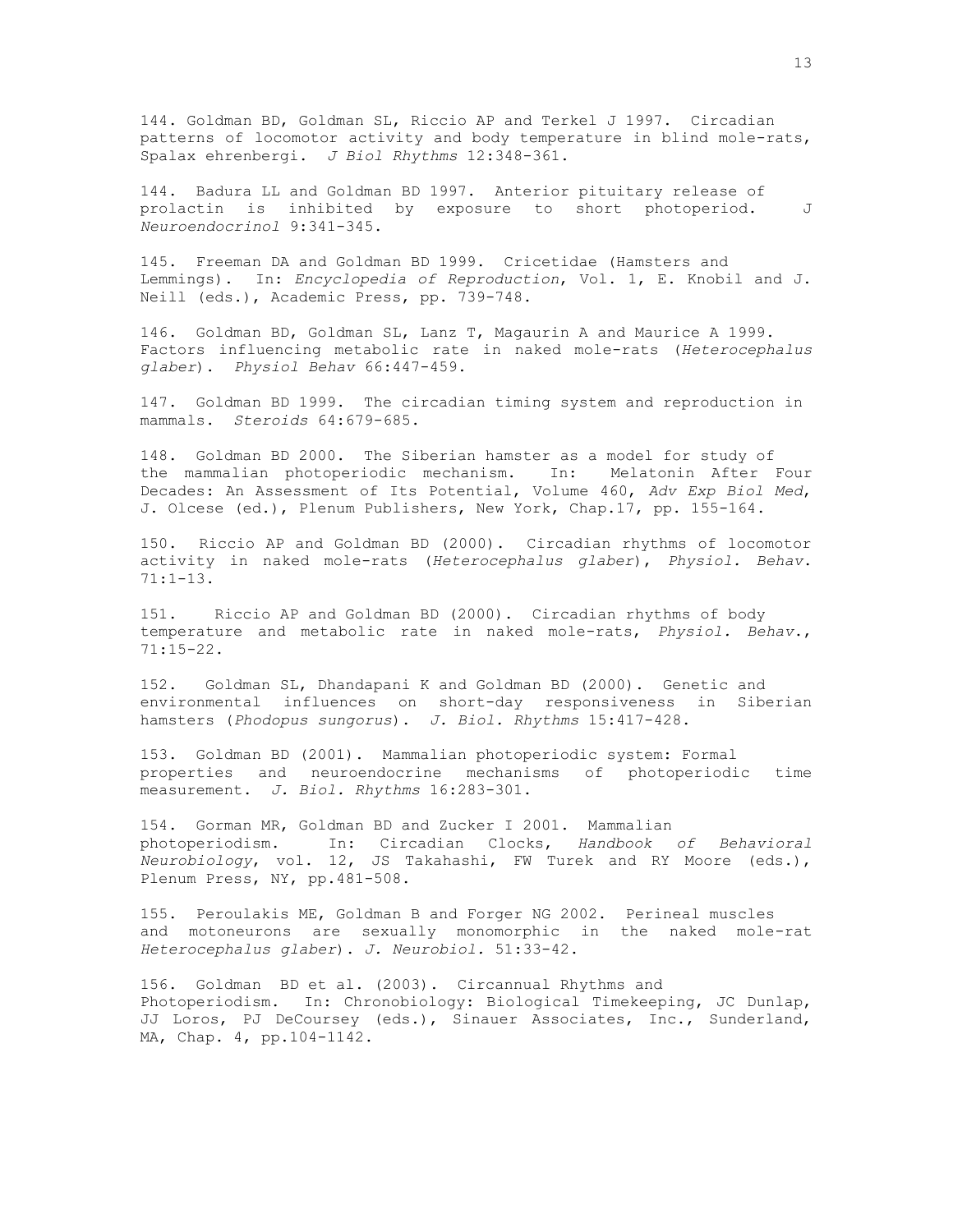157. Goldman BD (2003). Pattern of melatonin secretion mediates transfer of photoperiod information from mother to fetus in mammals. *Sci. STKE,* Vol. 2003, Issue 192, pp. pe29, 22 July 2003

158. Freeman DA, Dhandepani D and Goldman BD 2004. The thalamic intergeniculate leaflet modulates photoperiod responsiveness in Siberian hamsters. *Brain Research* 1028:31-38.

159. Freeman DA, Teubner BJ and Goldman BD 2006. The thalamic intergeniculate leaflet mediates locomotor activity-induced reversal of phenotype in photoperiod nonresponsive Siberian hamsters. *J Biol Rhythms*. 21:206-213.

160. Seney M, Goldman BD and Forger NG 2006. Breeding status affects motoneurons number and muscle size in naked mole-rats: Recruitment of perineal motoneurons? *J Neurobiol* 66:1354-1364.

161. Goldman SL, Forger NG and Goldman BD 2006. Influence of gonadal sex hormones on behavioral components of the reproductive hierarchy in naked mole-rats. *Horm Behav* 50:77-84.

162. Rosen GJ, De Vries GJ, Goldman SL, Goldman BD and Forger NG 2007. Distribution of vasopressin in the brain of the Eusocial naked molerat. *J Comp Neurol* 500:1093-1105.

163. Holmes MM, Rosen GJ, Jordan CL, de Vries GJ, Goldman BD and Forger NG 2007. Social control of brain morphology in a eusocial mammal. *PNAS* 104:10548-10552.

164. Holmes MM, Goldman BD, Goldman SL, Seney ML, Forger NG 2009. Neuroendocrinology and sexual differentiation in eusocial mammals. *Frontiers in Neuroendocrinology* 30:519-533.

165. Seney ML, Kelly DA, Goldman BD; Sumbera R, Forger NG 2010. Social structure predicts genital morphology in African mole-rats. *PloS* 2009;4(10):e7477.

166. Holmes M, Seney ML, Goldman BD and Forger NG 2011. Social and hormonal triggers of neural plasticity in naked mole-rats. *Behav Brain Res* 218:234-239.

167. Anyan JJ, Seney ML, Holley A, Bengston L, Goldman BD, Forger NG and Holmes MM 2011. Social status and sex effects on neural morphology in Damaraland mole-rats, *Fukomys damarensis. Brain Behav Evol* 77:291- 298.

168. Sura R, French RA, Goldman BD and Schwartz DR 2011. Neoplasia and granulomas surrounding microchip transponders in Damaraland mole rats (*Cryptomys damarensis*). *Vet Pathol* 48:896-902.

169. Carter SN, Goldman BD, Goldman SL and Freeman DA 2014. Social cues elicit sexual behavior in subordinate Damaraland mole-rats independent of gonadal status. *Horm Behav* 65:14-21.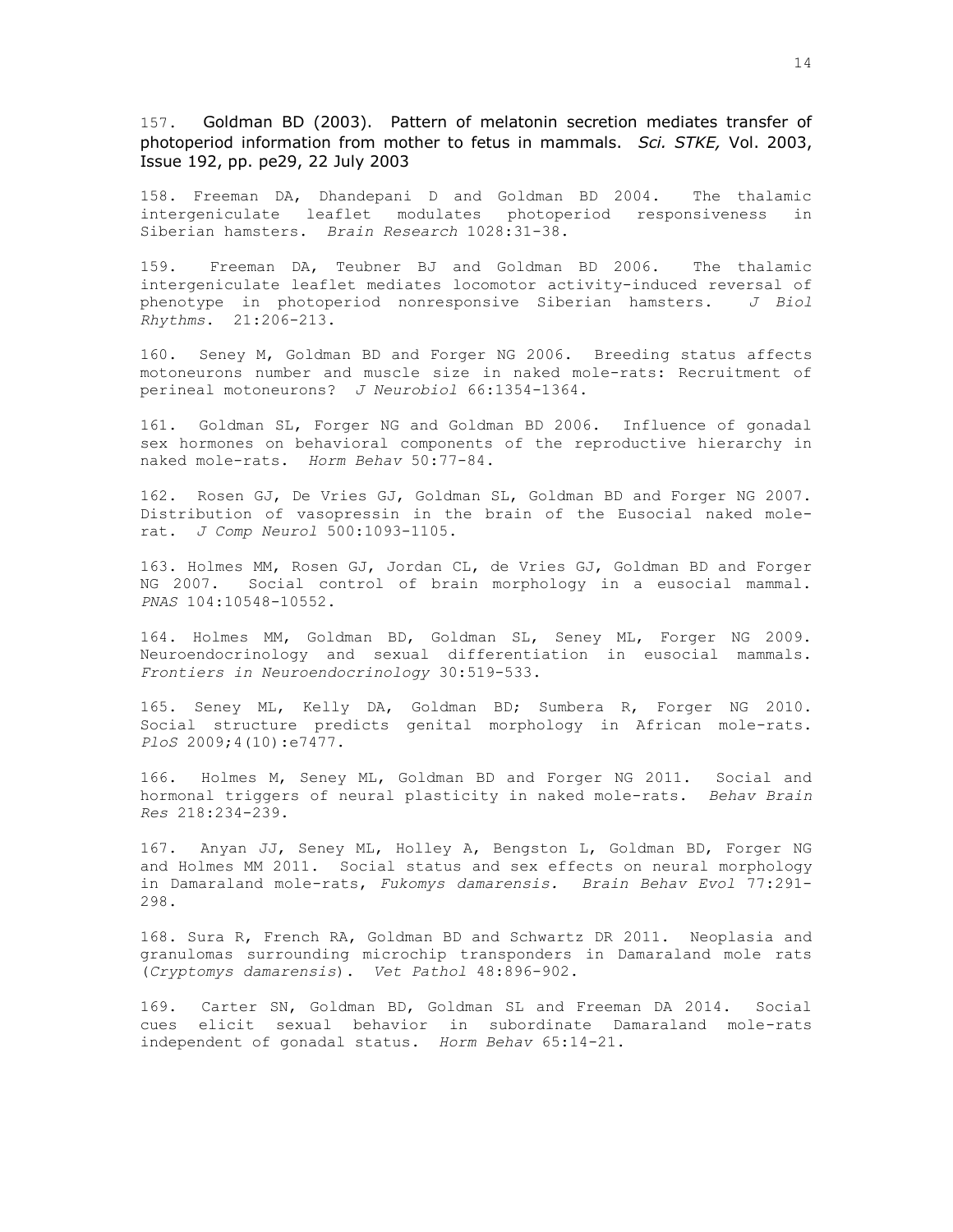### **Previous Extramural Grants Awarded:**

Reproductive Hierarchy and Sexual Differentiation, NSF, 4/1/04–3/31/07, \$50,201 direct costs for 2004-05.

Neural Sites of Melatonin Action and Biological Rhythms, NIMH, 6/1/94- 5/31/00, \$297,578 direct costs

Neuroendocrine Factors in Hibernation, NSF, 3/1/91-8/31/95, \$184,085 direct costs

Endocrine Regulation of Annual Pelage Cycle, PHS, 2/1/86-1/31/89, \$264,461 direct costs (This award was initiated while the PI was at the Worcester Foundation. It was transferred to the University of Connecticut in 1987.)

Environmental and Hormonal Factors in Hibernation, PHS, 1/1/83-12/31/87 (This award was initiated while the PI was at the Worcester Foundation. It was transferred to the University of Connecticut in 1987.)

Photoperiodic Regulation of Mammalian Reproduction, PHS, 4/1/86- 3/31/91, \$598,522 (This award was initiated while the PI was at the Worcester Foundation. It was transferred to the University of Connecticut in 1987.)

Photoperiodic Regulation of Mammalian Reproduction, PHS, 4/1/81- 3/31/86, \$321,718 direct costs

Environmental and Hormonal Factors in Hibernation, PHS, 1/1/80- 12/31/82, \$169,841 direct costs

Photoperiodic Regulation of Mammalian Reproduction, PHS, 9/1/77-8/31/81

Environmental and Hormonal Factors in Hibernation, PHS, 10/1/76- 9/30/79, \$90,735 direct costs

Control of Pituitary and Gonadal Hormone Secretion, PHS, 1/1/71- 12/31/73, \$96,665 direct costs

#### **National Review Boards:**

Endocrinology Study Section, NIH (1975/79) Biopsychology Study Section, NIH (1983/87)

#### **Editorships (current):**

Editorial Board, Journal of Pineal Research Editorial Board, Journal of Biological Rhythms (2001-current)

#### **Editorships (past):**

**Editorial Board, American Journal of Physiology**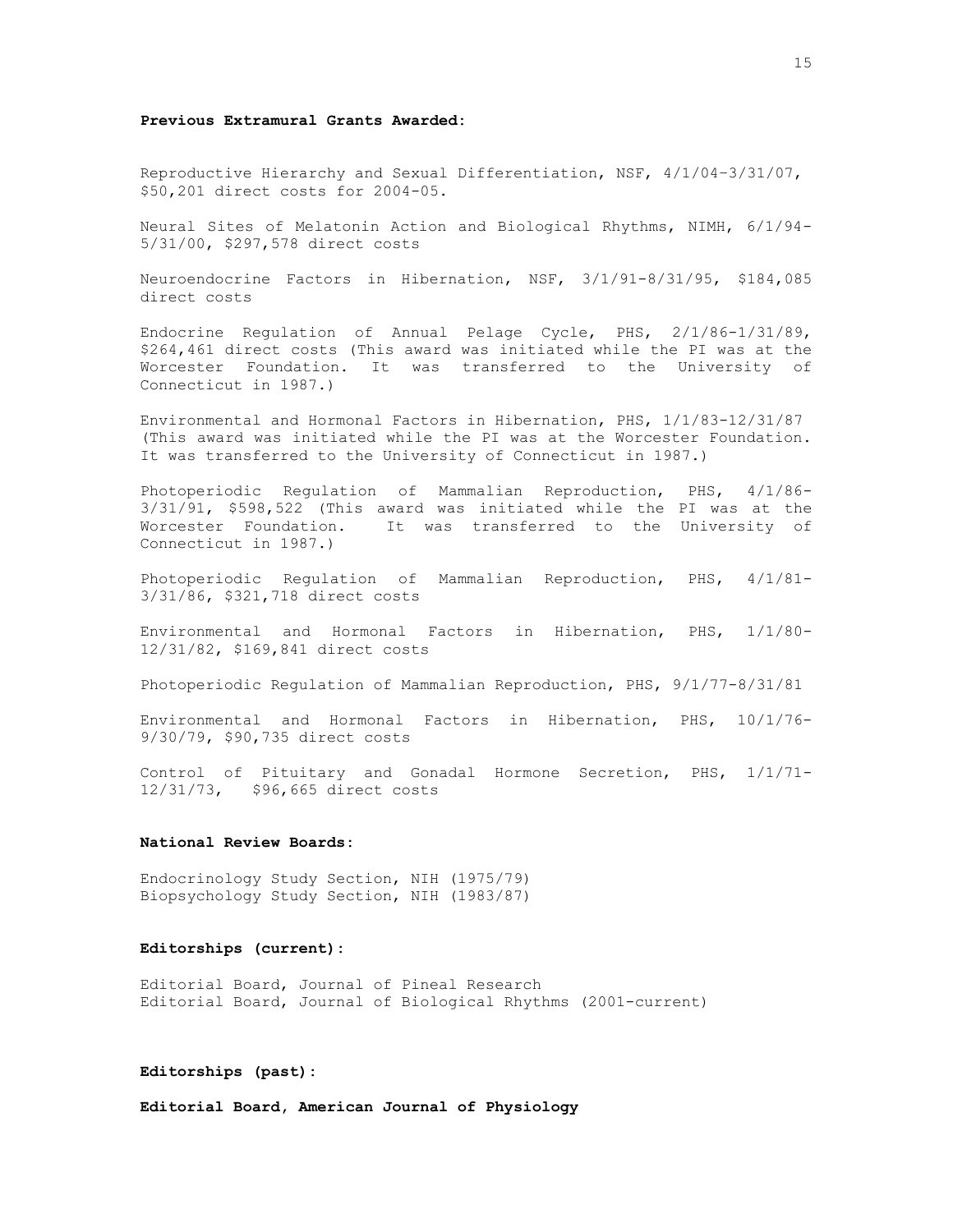Associate Editor, Journal of Biological Rhythms (1985-1994) Editorial Board, Hormones and Behavior (1986-1996) Editorial Board, Neuroendocrinology

### **Courses taught:**

Biological Rhythms (PNB 225/325) Hormones and Behavior (PNB 230/330) Topics in Modern Biology (Biol 196) Foundations of Biology (Biol 107) Comparative Endocrinology (PNB 421, with Drs. Nancy Clark and David Borst) Comparative Endocrinology Laboratory (PNB 422) Behavioral Endocrinology (EEB 297) Animal Models and Human Evolution (EEB 210)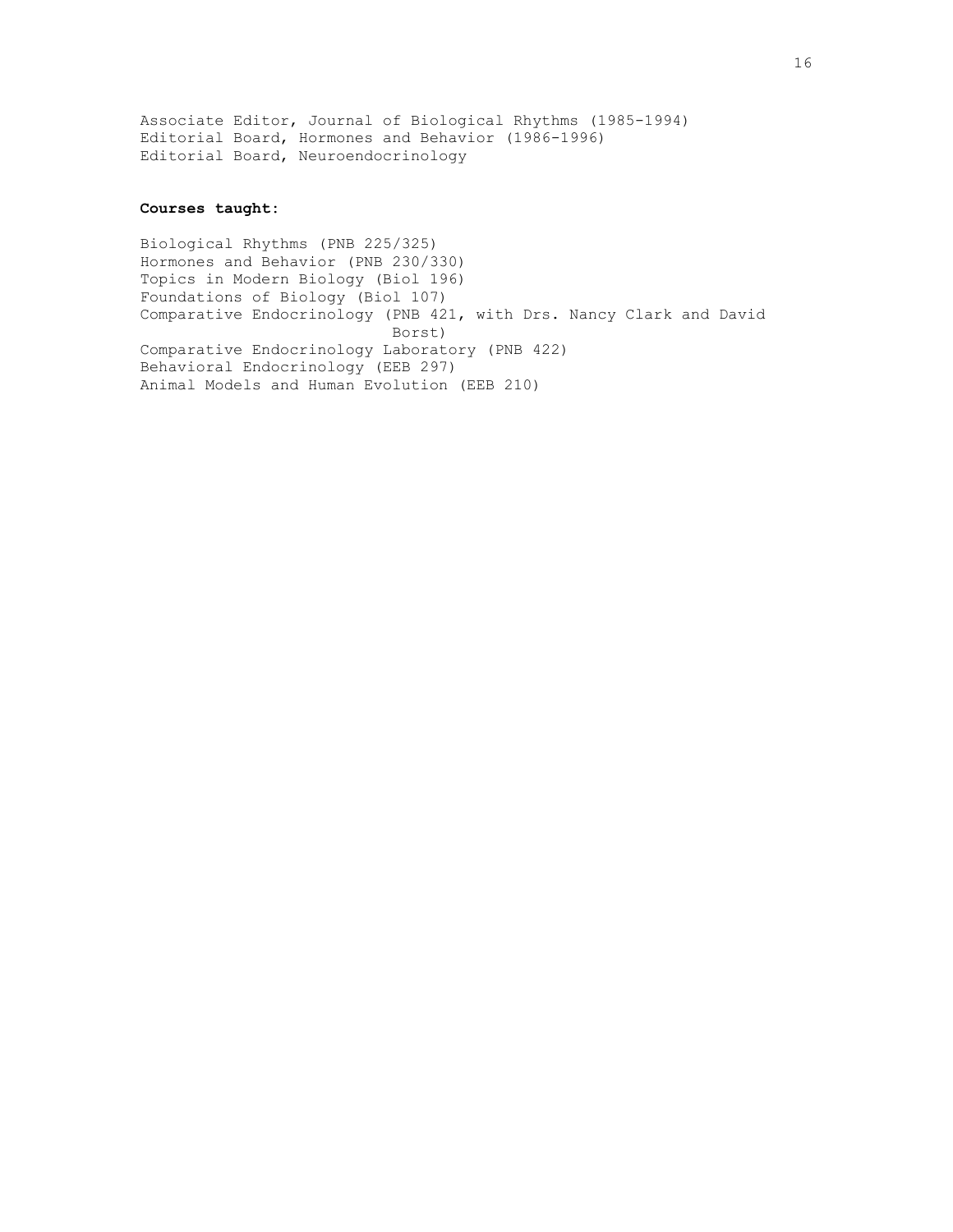### **Research of Bruce D. Goldman**

The following areas of research have been studied in the laboratory of Bruce Goldman. Following a description of each area is a list of the related publication numbers, as listed in my Curriculum Vitae:

1) Patterns of secretion of pituitary gonadotropins and their role in ovulation in rats and Syrian hamsters (Ph.D. dissertation; publications 1-4,6,7,9,11,14,24,32,45)

*Serum concentrations of both LH and FSH increase sharply a few hours prior to ovulation in rats and hamsters. Injections of either of these hormones induced ovulation in females with mature ovarian follicles. Treatment of females with antibodies formed against FSH and LH, respectively, revealed that both hormones are released in quantities that are adequate to trigger ovulation.*

*I also examined the role of FSH in the early recruitment of ovarian follicles. My studies supported the importance of a transient rise in plasma FSH concentration for triggering the process of follicular maturation that ultimately culminates with ovulation.*

2) Role of pituitary and testicular hormones in sexual differentiation during neonatal life in rats; serum concentrations of gonadotropins in neonatal rats (Ph.D. dissertation; publications 5,8,10,12,15,21,22,41,124)

*It has been very clearly established that testis hormones (androgens) are essential to masculinization of a number of physiological and behavioral systems during mammalian development. In many rodents, sexual differentiation of these systems occurs at about the time of birth. Our studies revealed that the neonatal rat testis is under regulation by pituitary gonadotropins (FSH and LH). Treatment of neonatal male rats with antisera to FSH and LH resulted in partial blockade of masculinization, an effect that persisted into adulthood. We verified for the first time that neonatal rats actively secrete FSH and LH. Serum concentrations of these hormones are higher in newborn females as compared to males. Serum FSH and LH concentrations increased following castration in neonatal males, and levels of these hormones were decreased when the neonates were treated with androgen or estrogen.*

- 3) Hormones and maternal behavior in rats (publications 17,19,20,27)
- 4) Secretion patterns and regulation of pituitary gonadotropin secretion and testicular androgen secretion in male rats and mice (publications 23,31,52,113)
- 5) Hormones and aggression in rats and mice (publications 33,35,38,39,42-44,58,59)
- 6) Hormones, pheromones and sexual behaviors in Syrian hamsters (publications 18,91)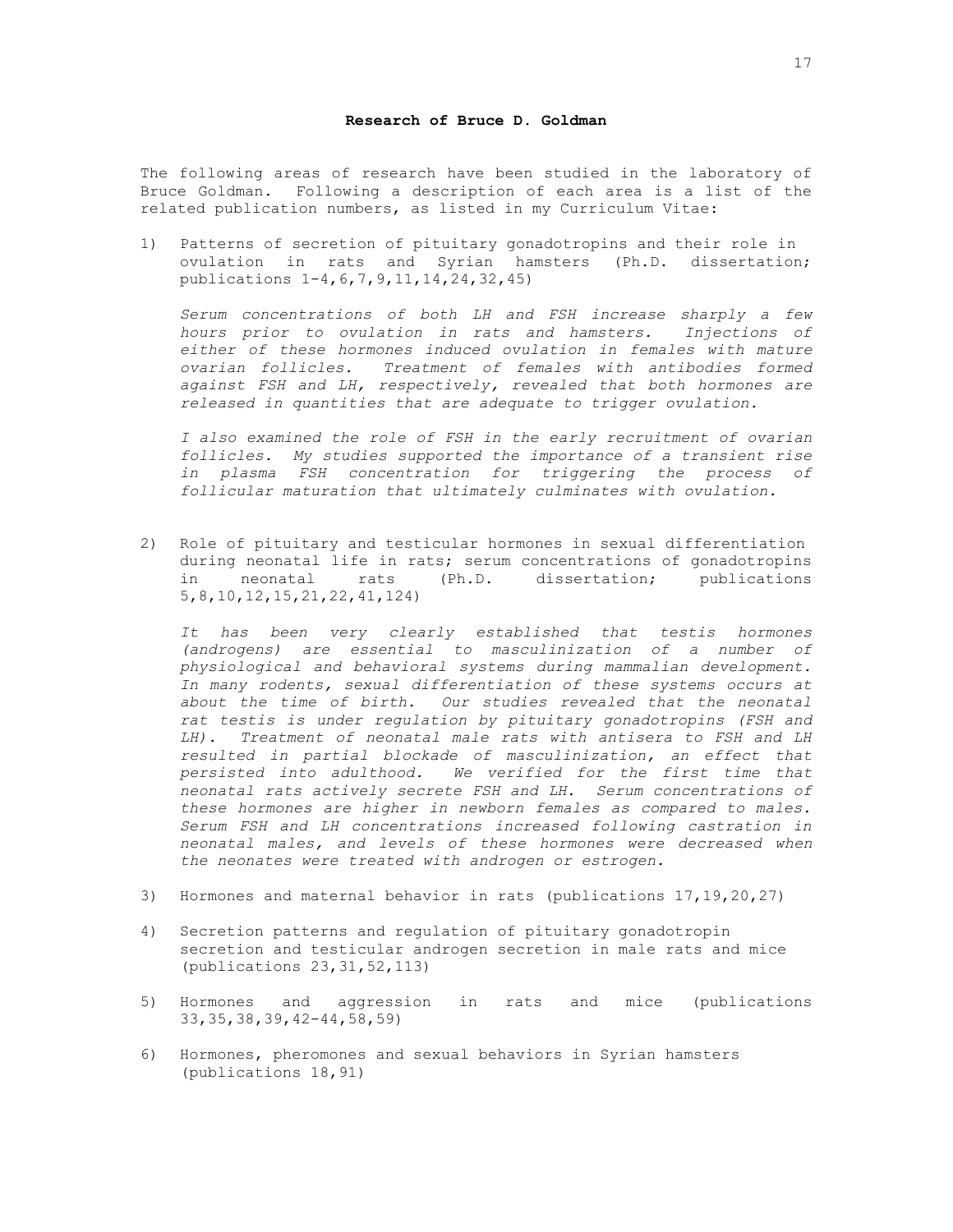7) Role of photoperiod, the pineal gland, and melatonin in the regulation of seasonal changes in reproduction in Syrian hamsters, Turkish hamsters, Siberian hamsters, and laboratory rats (publications 25,26,28-30,36,37,46-51,54-56,60-64,68,71,72,74- 79,81-33,85,94,98,99,103,108,111,115,116,121-123,125-127,129,131- 133,135-138,142,143,145,146,148,149,152-154,156,158,159)

*My laboratory was involved in the study of pineal function and photoperiodism in mammals for approximately 24 years. We were the first group to report that timed daily injections of the pineal hormone, melatonin (MEL), could 'mimic' several of the actions of short day lengths on the reproductive system in pineal-intact Syrian hamsters. We also reported that multiple daily injections of MEL could product the same effects in pinealectomized hamsters. These observations provided the first strong evidence that MEL is the pineal hormone involved in photoperiodic regulation of reproduction. By extending our studies of pineal physiology to several other mammal species, we and others have demonstrated that MEL is involved in the seasonal (photoperiodic) regulation of numerous functions in addition to reproductive activity. For example, in Siberian hamsters, photoperiod-driven changes in MEL secretion are central to the seasonal changes in pelage, lipid metabolism, body weight, and thermoregulation.*

*By carrying out a series of studies employing the paradigm of timed daily infusions of MEL in pinealectomized hamsters, we were the first to demonstrate the specific nature of the 'photoperiod signal'. These experiments revealed the overriding importance of the duration of each (circadian) episode of MEL. Additional studies revealed the fundamental importance of day length, acting through the circadian system, in regulating the duration of nightly episodes of MEL biosynthesis/secretion. Other laboratories have confirmed this model of pineal MEL function in various species, including sheep, mink, ferrets, mice, deer, and wallabies.*

*Later studies in my laboratory revealed that MEL acts in at least three separate brain sites to exert its actions on the hamster reproductive system. We also showed that for Siberian hamsters, individual variations in response to photoperiod are a function of differences in properties of the circadian system. These variations have a heritable basis, but they are also subject to major environmental influence; thus, major changes in photoresponsiveness can occur during an individual's life history.* 

8) Gonadal hormones, hibernation, and daily torpor in Turkish hamsters, European hamsters, and Siberian hamsters (publications 53,57,70,73,96,104,106,107,112,114,117,120,134)

*During approximately 19 years of study, my laboratory examined relationships between reproductive hormones and winter torpor (hibernation and daily torpor) in three species of hamsters. These studies revealed that increased levels of testosterone abruptly terminate torpor. We proposed that this endocrine mechanism might serve to help coordinate the end of the hibernation season with the seasonal onset of reproduction. Thus, hibernation will be terminated just as the testes begin to exhibit endocrine activity, assuring that males will become reproductively competent soon after*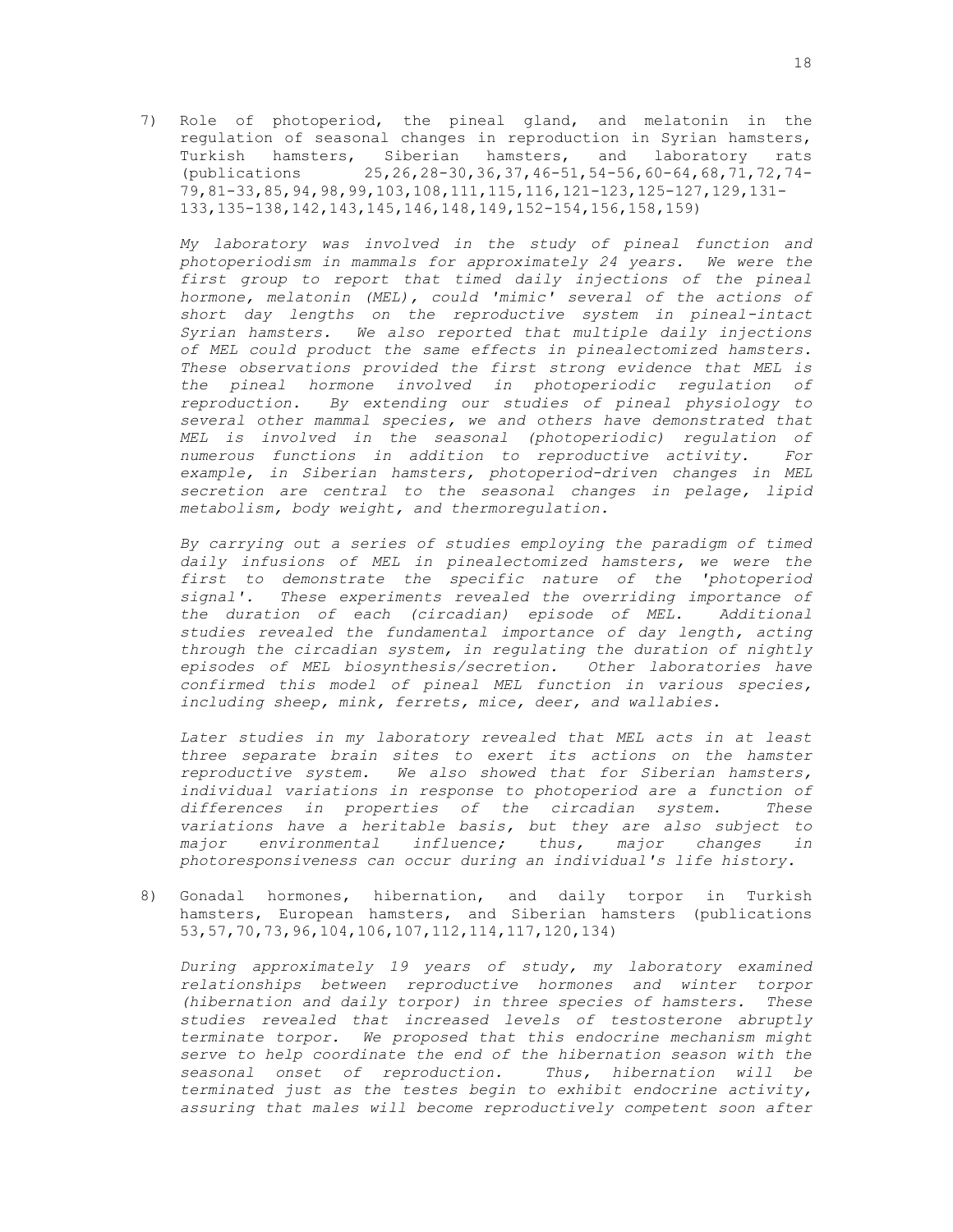*emergence from hibernation. In support of this hypothesis, we observed that castrated male hamsters remained in hibernation for several weeks beyond the time when hibernation had terminated in testis-intact males. We also reported that seasonal patterns of hormone secretions (FSH, LH, prolactin, testosterone) are expressed in hibernating hamsters similarly to the patterns seen in individuals that are not allowed to hibernate; thus, seasonal timing mechanisms are not seriously disrupted during hibernation.*

9) Role of photoperiod, melatonin, and prolactin in seasonal pelage changes and in lipid metabolism in Siberian hamsters (publications 86,87,92,93,109,119)

*Many Temperate Zone mammals exhibit seasonal pelage changes, typically with a fall molt to a strongly insulating pelage and a spring molt to return to a summer coat. Studies in my laboratory, using Siberian hamsters, revealed that the type of fur produced following a molt (summer or winter fur) is determined by the circulating concentration of prolactin. High levels of prolactin-- -typically in effect during the summer (long day lengths) result in growth of a summer coat, whereas low levels of prolactin (short day lengths*) lead to the growth of winter pelage. In other *laboratories, this mechanism has been confirmed for several other species, including fox, deer, and mink.*

- 10) Role of prolactin in regulation of testis function in Syrian hamsters and mice (publications 40,69,84,90,130)
- 11) Transfer of photoperiod information from mother to fetus in Siberian hamsters (publications 97,102,118,139-141,157)

*The photoperiod in effect during gestation influences the photoperiod responsiveness of hamster pups, as exhibited beginning at about two weeks postpartum. Our studies revealed that a 'photoperiod message' is transmitted by the mother to her fetuses. This message is provided in the form of the mother's rhythm of pineal MEL secretion.* 

*We also investigated the mechanism by which the maternal MEL rhythm alters photoperiod responses of her offspring. Our data indicate that the pineal MEL rhythms of 2-week-old hamsters were differentially affected by the photoperiods experienced by their mothers (and the mothers' corresponding MEL rhythms) during gestation. Interestingly, this influence of the mother was observed only in male, and not in female, pups.*

12) Circadian rhythms: influence of environmental factors, maternal influence, endocrine influences---hamsters and mole-rats (publications 80,88,95,100,101,110,128,144,150,151)

*My laboratory has carried out several studies examining the physiology of the circadian system in mammals. Most recently, we have been the only laboratory to carry out systematic studies of circadian function in subterranean mammals. The subjects for these studies have been two species that are almost exclusively*